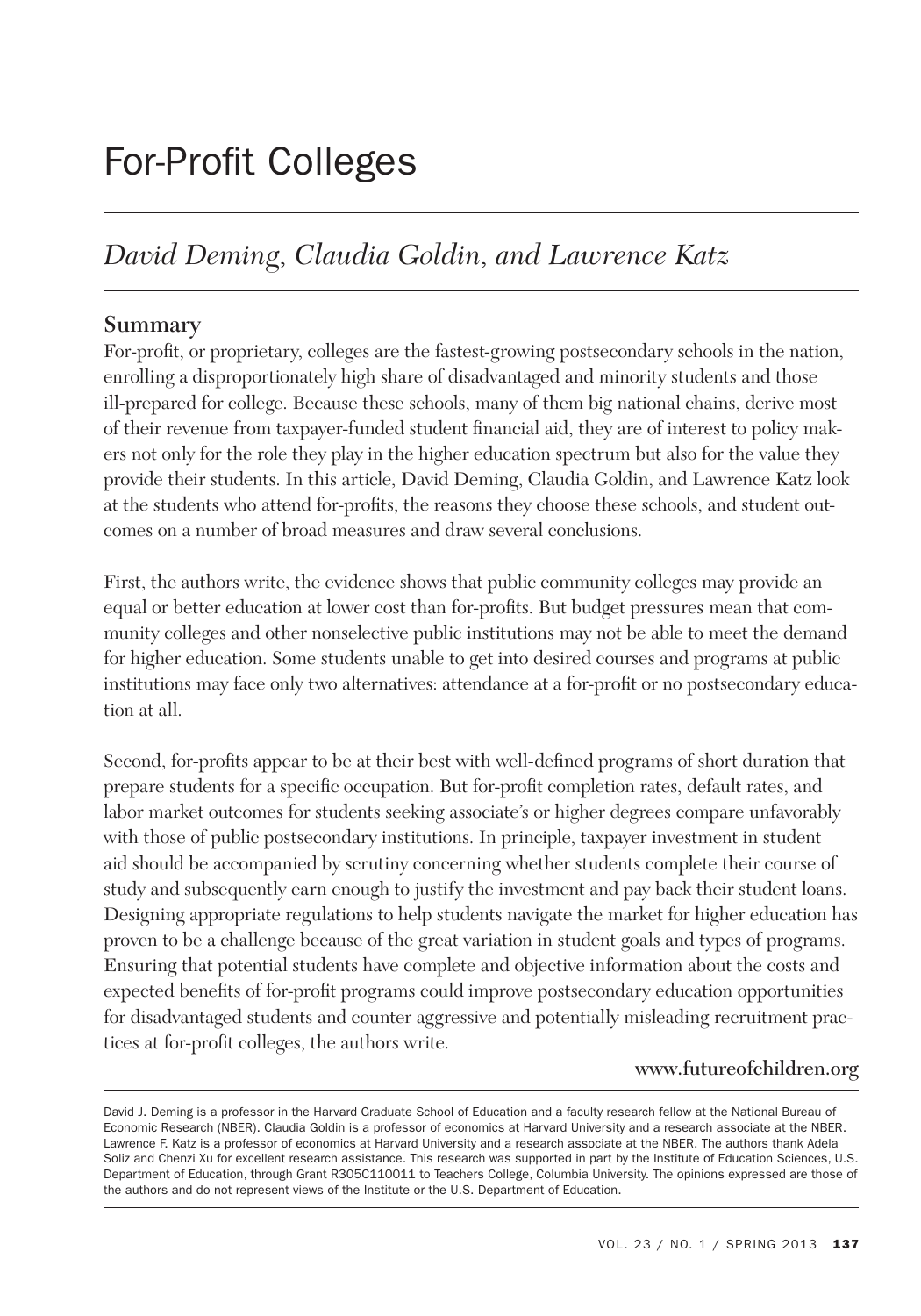uring the past fifteen years,<br>youth from minority and<br>disadvantaged backgrounds<br>and those ill-prepared for<br>college increasingly and<br>disproportionately have enrolled in programs<br>at for-profit colleges. These programs promis youth from minority and disadvantaged backgrounds and those ill-prepared for college increasingly and disproportionately have enrolled in programs at for-profit colleges. These programs promise much, are often open to those who do not meet traditional college-entry requirements, and are largely funded by federal student financial aid, particularly federal grants and loans. We analyze the rapid growth of for-profits, look more closely at the students who enroll in them, and assess their role in providing the skills of tomorrow to the youth of today.

# **What Are For-Profit Colleges?**

For-profit sector institutions are a varied group. The sector contains the largest schools by enrollment in the United States and also some of the smallest. For example, the University of Phoenix Online program enrolled more than 532,000 students during the 2009 academic year, and the largest fifteen institutions, taken together, account for almost 60 percent of for-profit enrollments.1 Yet, in the fall of 2009, the median enrollment in all for-profit institutions eligible to accept federal student aid under Title IV of the Higher Education Act was just 172 students.2 For-profit schools, also known as proprietary institutions, offer a wide array of programs, from doctorates to certificates earned in a year or less, in fields ranging from health care and business to information technology and graphic design to cosmetology and cooking.

The for-profit sector has existed for more than a century in the form of "career colleges," proprietary institutions that mostly have offered short courses in applied fields and served local labor markets. Yet, today, for-profit higher

education has become, in many people's minds, synonymous with large brand-name institutions that have rapidly expanded their presence in the bachelor's degree and graduate education markets. For-profit chains led by online institutions have experienced phenomenal growth in the past several decades.3 Enrollment in the for-profit sector has more than tripled since 2000, and large national chains are responsible for nearly 90 percent of this increase.4 Thus the current incarnation of the for-profit sector is big business; the sector's largest providers are highly profitable, publicly traded corporations.5

In the past decade, the federal government has greatly expanded the funding of student aid under Title IV to increase access to postsecondary education. From 2000–01 to 2010–11, real federal expenditures on the Pell Grant program more than tripled from \$10 billion to \$35 billion (in 2010 dollars) and real Stafford Loan volumes more than doubled from \$37 billion to \$86 billion.6 In contrast, from 2000 to 2010, state tax appropriations for higher education increased by only about 5 percent in real terms, with zero real growth since 2007.<sup>7</sup> Thus, the large recent increase in federal higher education spending has coincided with a tightening of state budgets.

In the face of sluggish growth in state funding for public institutions, for-profit colleges have grown rapidly to meet demand and have taken advantage of expanded federal student aid. Proprietary institutions increased their share of the total fall enrollment in Title IV–eligible institutions from about 4 percent in 2000 to nearly 11 percent in 2009.8 Forprofit colleges were responsible for nearly 30 percent of the total growth in postsecondary enrollment and degrees awarded in the first decade of the twenty-first century.<sup>9</sup>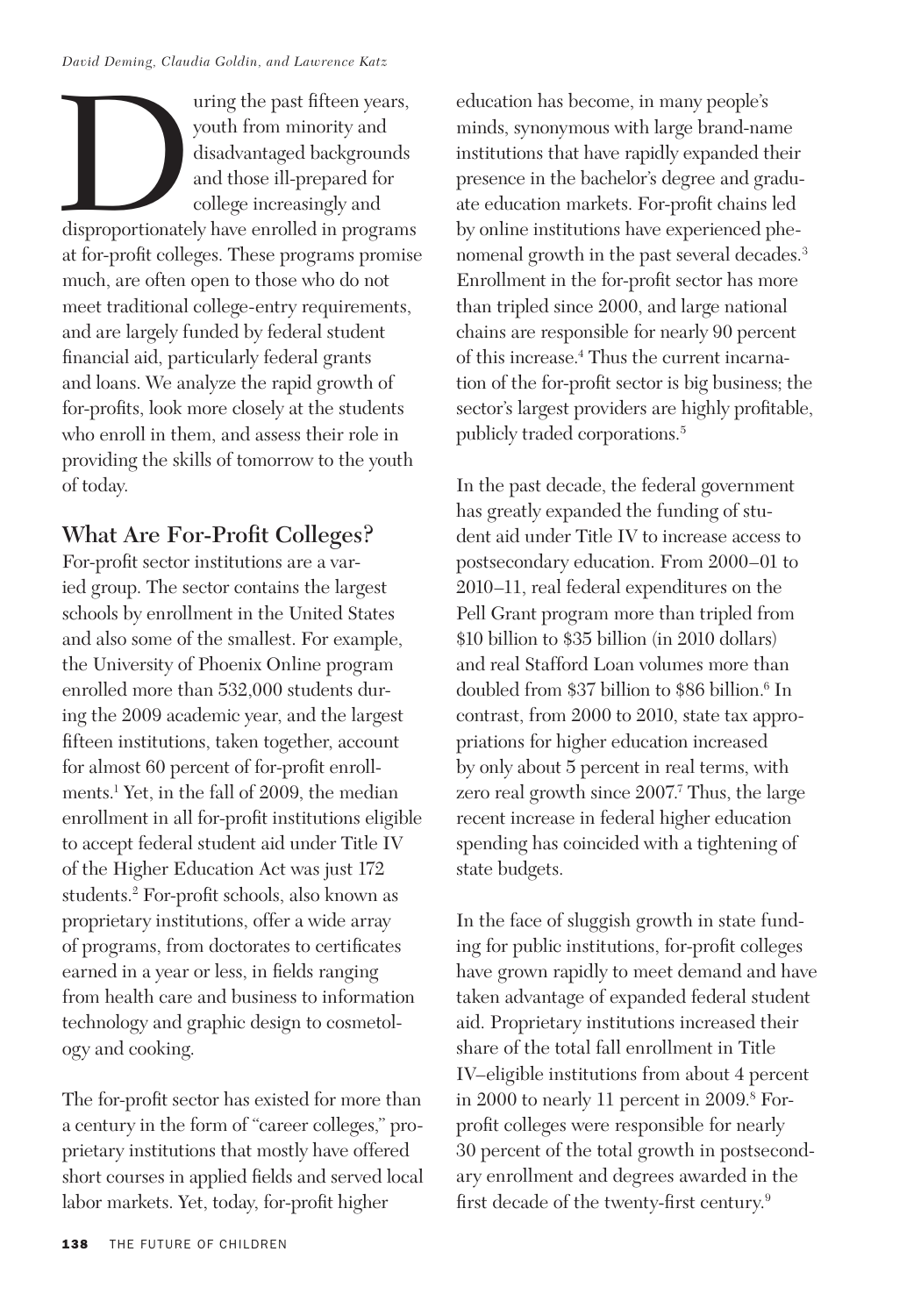Finely attuned to the marketplace, the for-profits are quick to open new schools, hire faculty, and add programs that train students for jobs in fast-growing areas such as health care and information technology. They provide identical curriculum and teaching practices at multiple locations and at convenient times, and they offer highly structured programs that make timely completion feasible.10 In principle, such responsiveness to employer and student demand leads to greater innovation and efficiency in the marketplace for higher education. Yet the vast bulk of revenue among large for-profit chains derives from federal student aid, potentially reducing customer (student) sensitivity to price and quality. Many of the chains have developed business strategies that involve heavy investments to expand enrollment. Indeed, audit studies have shown that some for-profits have engaged in highly aggressive recruiting techniques, some of which border on fraudulence.<sup>11</sup>

The snippets of available evidence suggest that the economic returns to students who attend for-profit colleges are lower than those for public and nonprofit colleges. Moreover, default rates on student loans for proprietary schools far exceed those of other highereducation institutions. Although for-profit colleges have had strong financial incentives to innovate in ways that increase enrollments, the rapid growth of the sector may have eroded program quality. A challenge for federal regulation of the for-profit sector is to design incentives for improved quality, while still preserving access for students from disadvantaged and nontraditional backgrounds.

## **Who Are the Students?**

Students in for-profit colleges are disproportionately older (65 percent are twenty-five or older), African American (22 percent), and female (65 percent). For-profit colleges

also enroll a more disadvantaged group of beginning undergraduates than do other postsecondary schools.12 Student characteristics can be gleaned from the Beginning Postsecondary Students (BPS) longitudinal survey for 2004–09. This survey follows a nationally representative sample of first-time, full-year undergraduates who began their postsecondary schooling in the 2003–04 academic year. For-profit colleges, particularly those that specialize in online education, also enroll many part-time and returning students. These two groups are not represented in the BPS data, however, and the comparisons below do not apply to them.<sup>13</sup>

Only 75 percent of first-time undergraduates enrolled in for-profit colleges have a high school diploma, compared with 85 percent of students in community colleges and 95 percent in public or nonprofit four-year colleges (most of the other undergraduates have a General Educational Development diploma, or GED). Dependent students in for-profit colleges have about half as much family income as students in community colleges and nonselective four-year public or private nonprofit colleges. Finally, students in for-profits are two and half times more likely than community college students to be single parents (29 percent versus 12 percent).14Despite the low-income status of most of their clientele, for-profit colleges are far more expensive than their counterparts in the public and nonprofit sectors. The first two sets of bar graphs in figure 1 show differences in net tuition (tuition minus grants) by type of institution and in the average Pell Grant award for BPS students in 2003, their first year of enrollment. (The figure excludes selective four-year institutions to which most students at for-profits would not be admitted.) Net tuition at proprietary schools averaged a bit more than \$5,500 in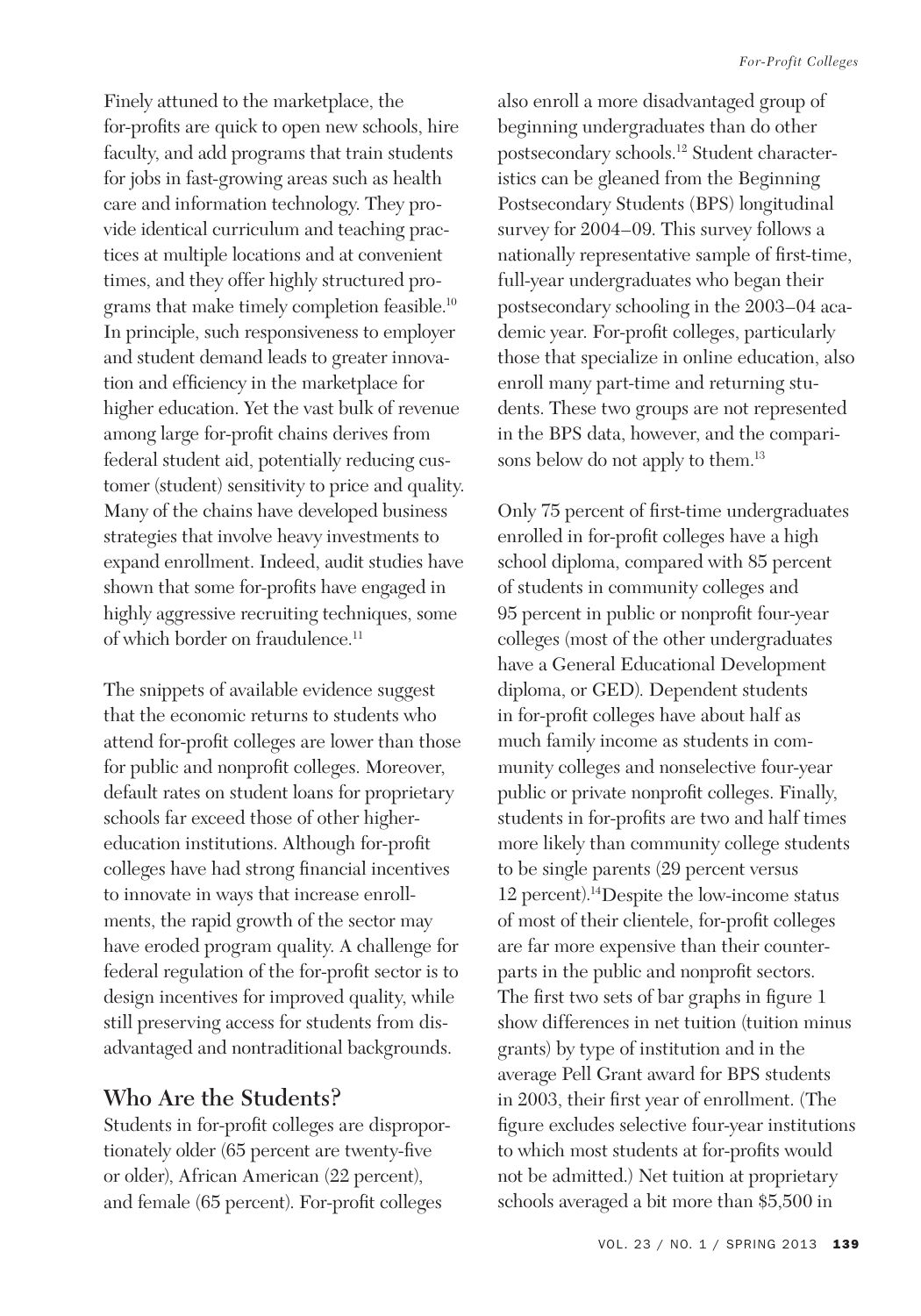

Figure 1. Student Finances by Type of Postsecondary Institution, for First-Time Students in 2003

Source: U.S. Department of Education, National Center for Education Statistics, Beginning Postsecondary Students (BPS) 04/09 Longitudinal Survey.

Note: Figures are weighted to be nationally representative of first-time, full-year undergraduates in fall 2003. Net tuition is calculated as tuition minus total grants (including Pell Grants). The 2009 cumulative loan balance and default measures include only loans from federal Title IV sources. Net tuition, Pell Grants, and cumulative loan balance are in "current" dollars. See table 1 for definition of nonselective four-year institutions.

2003, compared with just under \$3,500 at nonselective four-year public and nonprofit colleges, and less than \$750 at community colleges.15 The average Pell Grant award for students at for-profits (including those not receiving grants) was \$2,149, more than three times the average award for students in community colleges and twice as large as that for students in nonselective four-year schools.

Students leave for-profit colleges with higher levels of debt than students from the other types of institutions and are more likely to default on their student loans (see the last two bar graphs in figure 1). Six years after initial enrollment, students at nonselective four-year

colleges have federal student loan balances similar to those of students at for-profits (\$8,153 and \$7,460, respectively). But many for-profit students enroll in just one- or twoyear programs. Therefore, the debt burden per year of postsecondary education is higher at the for-profit institutions. Nearly 20 percent of first-time undergraduates at for-profits default on a federal loan within six years of enrollment, compared with 7 percent and 6 percent for borrowers at nonselective fouryear and community colleges, respectively.16

Mean differences in degree and certificate attainment, employment, earnings, and satisfaction by institution type are shown in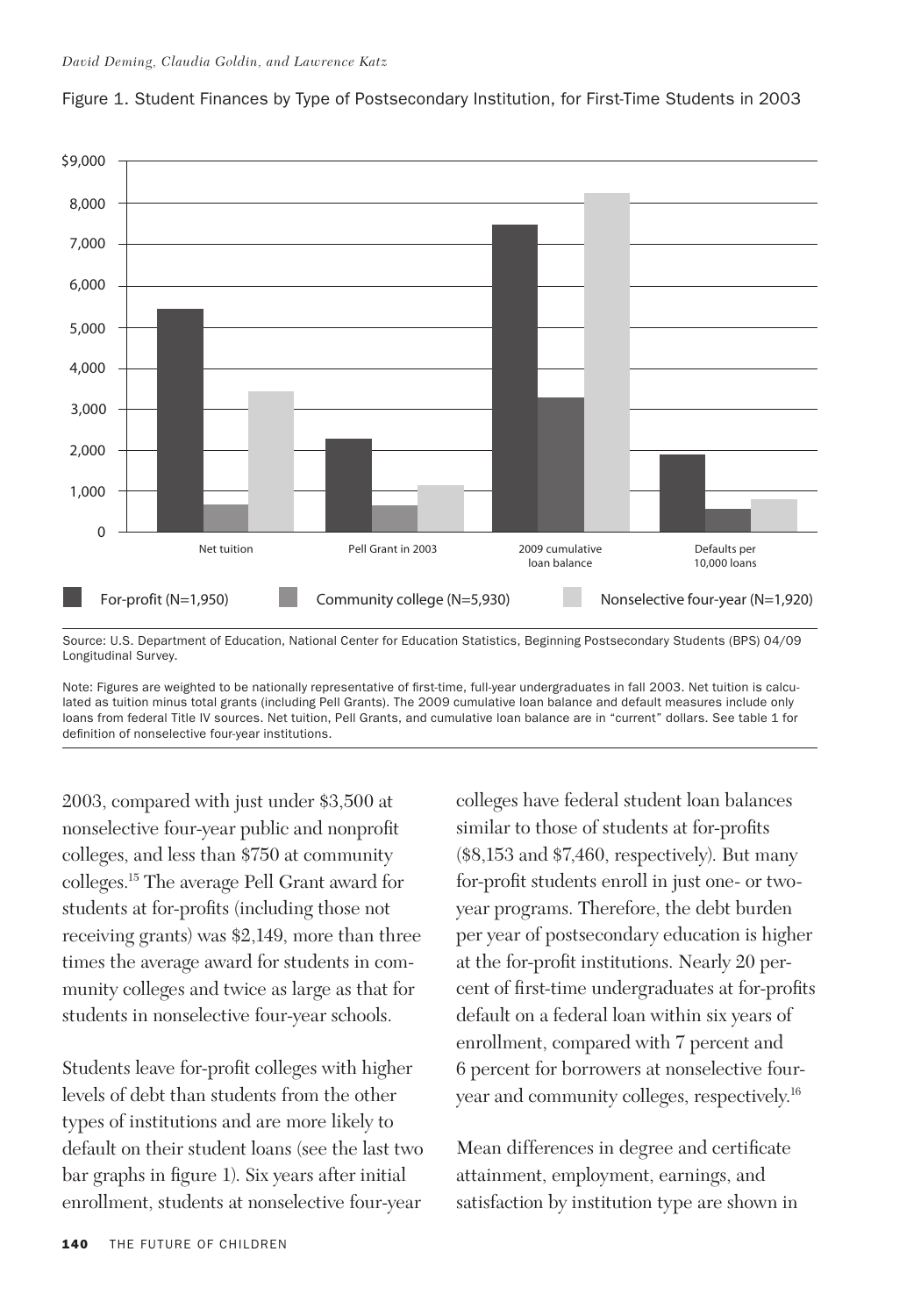

### Figure 2. Student Outcomes by Type of Institution

Note: Figures are weighted to be nationally representative of first-time, full-year undergraduates in fall 2003. Certificate completion covers only students starting in certificate programs; associate's or more completion covers those starting in associate's programs; and bachelor's covers those starting in bachelor's programs. The unemployed and earnings measures exclude students who report that they are still enrolled in school in spring 2009. To be able to include all variables on the same chart, earnings are scaled by 100,000; for example, \$20,000 is 0.2. See table 1 for definition of nonselective four-year institutions.

figure 2. About 54 percent of students who initially seek to enroll in certificate programs at for-profit colleges complete their course of study within six years, compared with just 42 percent at community colleges.17 Seekers of an associate's degree are more likely to complete their degree if they enroll in a for-profit college than in a community college. But because some community college students who originally enrolled in an associate's program go on to complete a bachelor's degree, there is no overall difference in any degree completion among associate's degree seekers at the two types of institutions. Only 26 percent of bachelor's degree seekers in

for-profit colleges complete within six years, compared with 53 percent at nonselective four-year public and nonprofit institutions.

Students who attended for-profit colleges are more likely to be unemployed and have lower earnings once they leave school than those in community colleges and other nonselective institutions. Six years after initial enrollment, 23 percent of students who had graduated or otherwise left for-profit colleges were unemployed and seeking work compared with about 15 percent in the other institutions. Among the employed, for-profit students had modestly lower earnings than those from

Source: U.S. Department of Education, National Center for Education Statistics, Beginning Postsecondary Students (BPS) 04/09 Longitudinal Survey.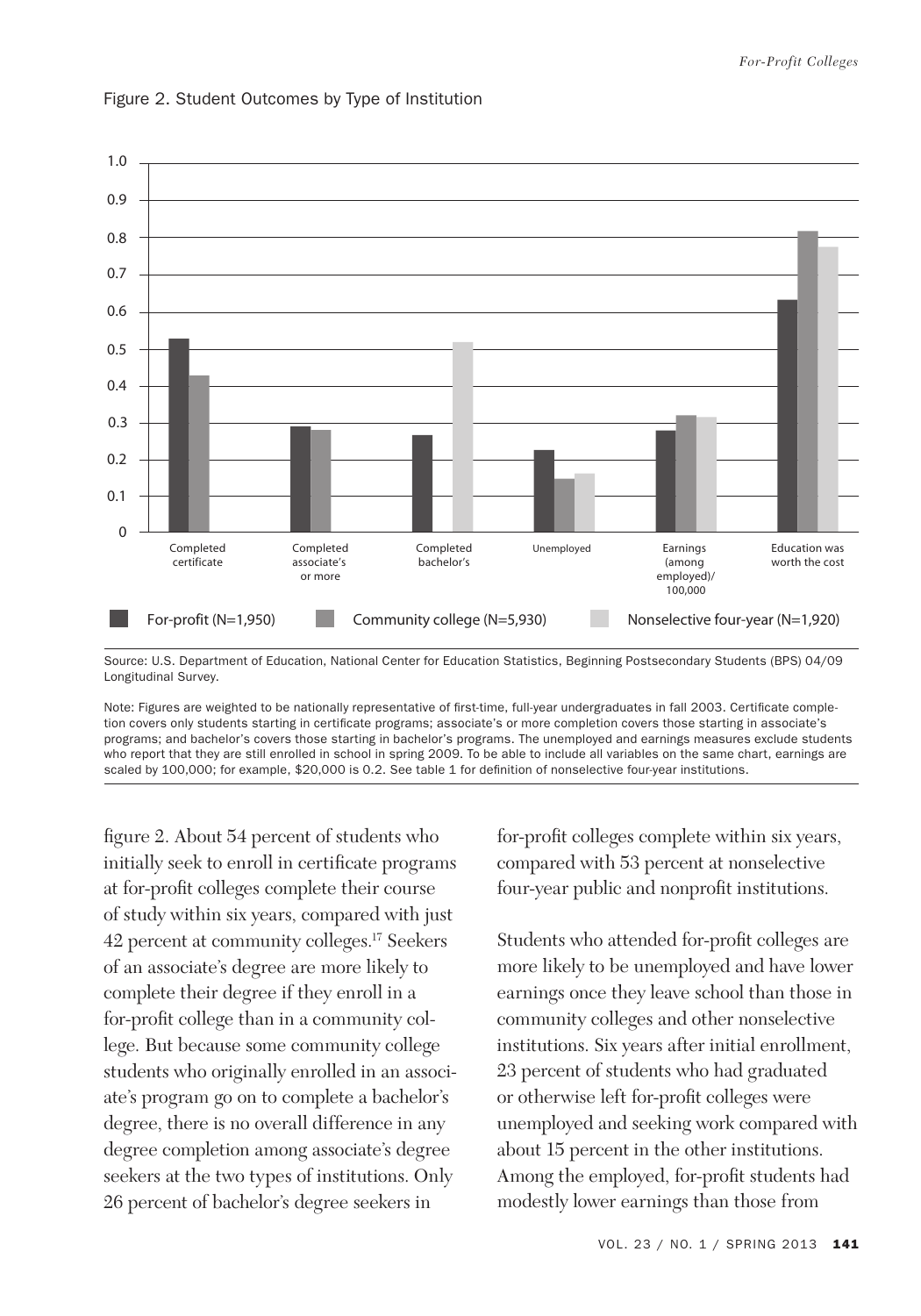#### *David Deming, Claudia Goldin, and Lawrence Katz*

other sectors—\$28,000 compared with about \$31,000 for students from the comparison institutions. Students in the for-profit sector were less satisfied with their programs. Only 65 percent felt their "education was worth the cost" compared with about 80 percent in nonselective publics and nonprofits.

Although the comparisons are made across students in programs of different length, the main conclusions hold within certificate, associate's degree, and bachelor's degree programs, and the results are similar when alternative measures of employment and satisfaction are used.<sup>18</sup>

# **Economic Returns to Attending a For-Profit Institution**

Do higher default and unemployment rates mean that for-profit colleges are failing students? Not necessarily. Students in for-profits tend to be in more precarious financial situations than other students before they enroll. Many of those from for-profits who defaulted on their loans or were unable to find work might have been in the same predicament even if they had attended a public or nonprofit institution. For-profit college leaders and their advocates argue that a fair comparison of loan default rates and other outcomes across types of institutions must account for differences in the characteristics of incoming students.19

In earlier work, we compared student outcomes across institutions after adjusting for type of degree or certificate program, degree expectations, and a wide range of student background characteristics, using both ordinary least squares regression and matching models.20 Four main findings emerged. First, the cumulative federal student loan balances and the student loan default rates remained substantially higher for students attending

for-profits than for "comparable" students attending public and private nonprofit institutions.

*Do higher default and unemployment rates mean that for-profit colleges are failing students? Not necessarily. Students in for-profits tend to be in more precarious financial situations than other students before they enroll.*

Second, we found that for-profit colleges do a good job of graduating students from certificate and associate's programs but a poor job of graduating them from bachelor's programs within six years. Third, adjusting for student background characteristics and income before enrollment narrowed the gap in postschool employment and earnings outcomes by about 50 percent but did not eliminate it. Students in for-profit colleges still had lower earnings and were less likely to be employed six years after their initial enrollment, overall as well as within the certificate and degree groups. Fourth, statistical adjustment did not noticeably narrow the satisfaction gap for students in for-profit colleges; these students were still far less likely to be satisfied with their education or to believe that it was worth the financial investment.

Overall, little solid evidence exists on the economic returns to a for-profit education.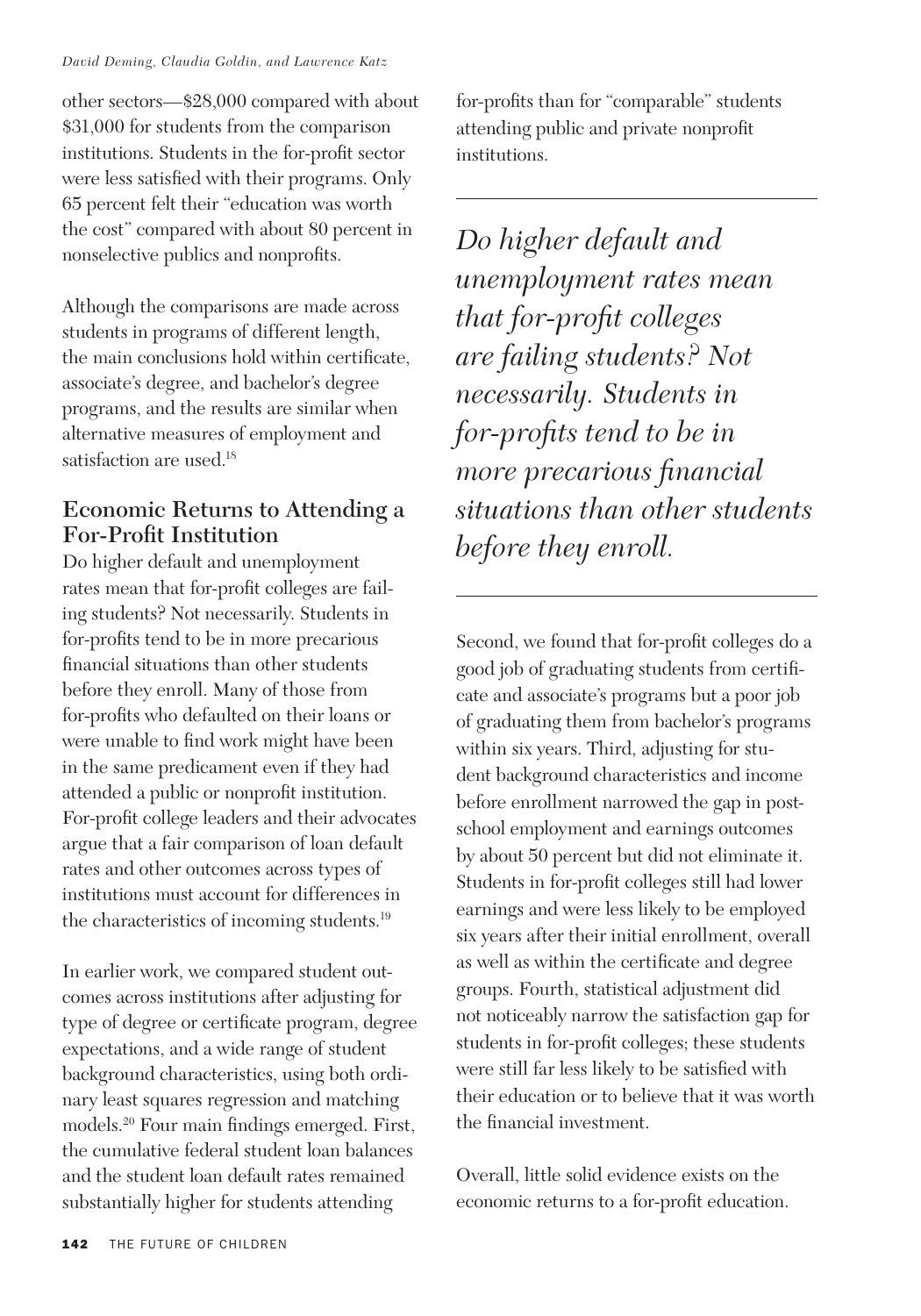Existing research on this question combines two related approaches: analyses of the change in earnings for individual students measured before and after attending a forprofit institution, and comparisons of the earnings outcomes for students attending for-profits to those attending other postsecondary institutions.

Using the same 2004–09 BPS data source as we do here, Kevin Lang and Russell Weinstein found that, six years after program entry, those who had completed a certificate at a for-profit institution had no increase in earnings compared with students who began the course but did not complete it.<sup>21</sup> Lang and Weinstein also found that those who completed an associate's program at a for-profit school had only modest (and not statistically significant) earnings increases relative to those who did not complete it. In contrast, they find large positive and statistically significant earnings increases for students completing an associate's degree in a public or nonprofit institution.

Using administrative panel data on earnings and enrollment from the Internal Revenue Service for a sample of 45 million individuals who enrolled as undergraduates from 1999 to 2008, Nicholas Turner found smaller returns for students in for-profit colleges compared with other types of institutions in a framework that compared earnings before and after attendance.22 In contrast, Stephanie Cellini and Latika Chaudhary compared the earnings trajectories of students from private and public two-year institutions using panel data from the 1997 National Longitudinal Survey of Youth and found that students completing an associate's degree at two-year private (mainly for-profit) colleges had about the same earnings increases as similar students at two-year public institutions.<sup>23</sup>

We draw several conclusions from the nascent literature on economic returns to a for-profit education. Students attending for-profits wind up earning less than students from other types of institutions, and the change in their earnings after attending a for-profit appears to be less than or similar to the change in earnings from attending a nonprofit or public institution. The combination of equal or lower benefits and a higher cost of attendance suggests that for-profit institutions are not offering students as good a return on their investment as do other types of colleges. But because none of these studies has a strong experimental or quasiexperimental design, they should be used with caution. More research and more data are needed.

Because of data limitations, the existing literature has focused on overall mean comparisons of outcomes for students by college institutional control rather than by specific program. It is likely that some certificates and degrees awarded by for-profits are a good investment, whereas others are not. Future research should examine the extensive heterogeneity in programs in the for-profit sector.

# **Why Do Students Enroll in a For-Profit Institution?**

Taking the evidence above at face value, we ask: If for-profit education is not a good investment relative to that from other types of institutions, why has for-profit enrollment grown so fast? Several explanations are possible.

### **Keeping Up with Employer Demand**

For-profit colleges often specialize in short programs that are narrowly focused toward preparation for particular occupations. Because of that, they are often called career colleges. In the for-profit sector, an associate's degree typically serves as the terminal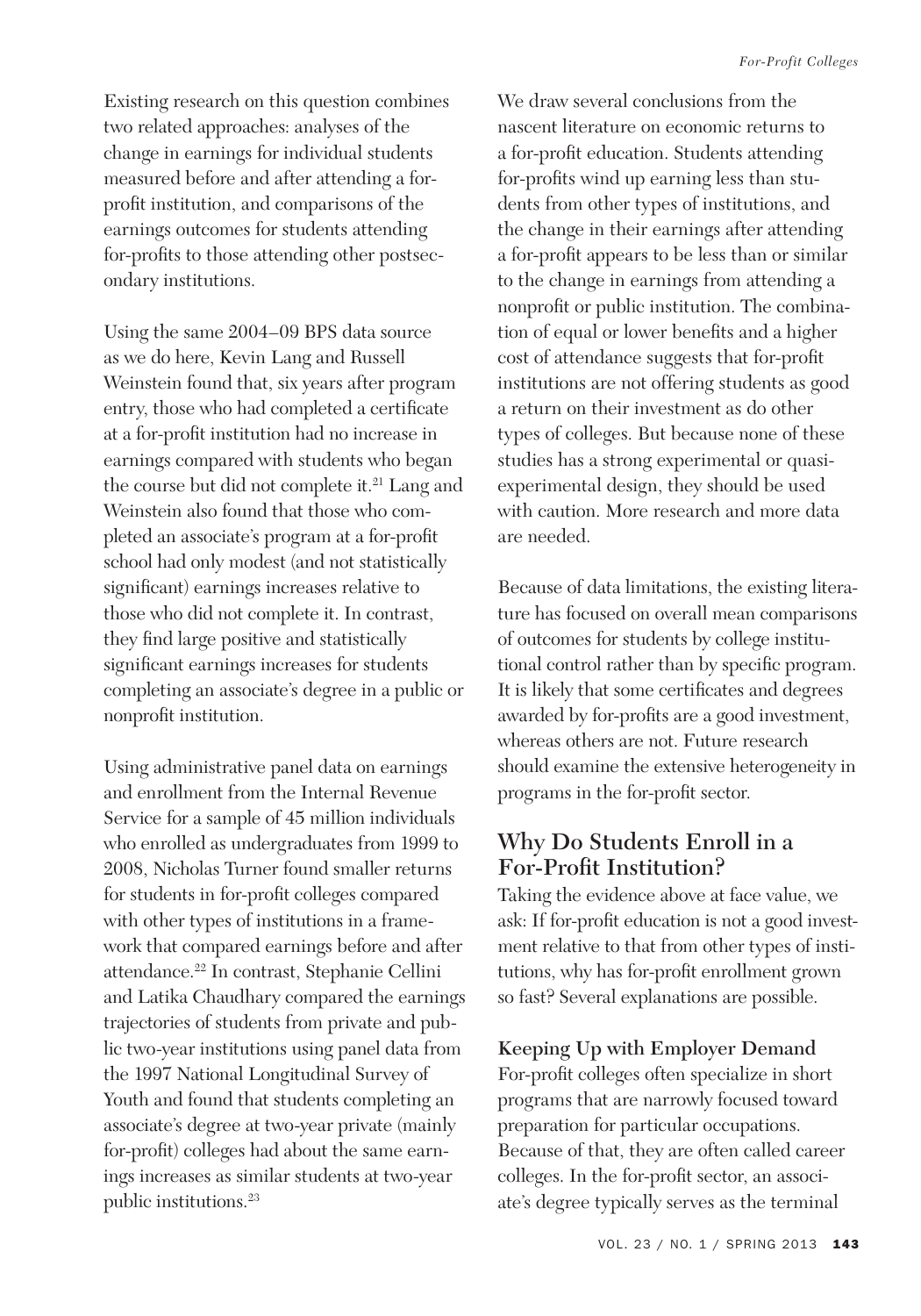credential for a particular occupation, whereas in the public and nonprofit sectors it is often a gateway to a four-year degree. Thirty-eight percent of associate's degrees granted by public and nonprofit institutions, but just 2 percent granted by for-profits, are in general studies and liberal arts. For-profits specialize in particular associate's degree programs. They produce 18 percent of all associate's degrees but account for 33 percent of those granted in business, management, and marketing; 51 percent in computer science; and 23 percent in the health professions.<sup>24</sup>

Many students in for-profit colleges enroll in short programs with a clearly defined curriculum (often geared toward training students to pass an occupational licensing exam) and specific job placement goals. To succeed, such programs must have close connections with industry, provide active help with job placement, and be able to adjust instruction rapidly to the changing needs of employers. Institutions must also be able to alter staffing and other resources to accommodate increases in demand for popular programs. For-profit colleges may do a better job than other institutions in expanding capacity in highly demanded occupations where jobs are plentiful. Furthermore, Sarah Turner found that for-profits are more responsive than public institutions in adjusting their enrollment capacities to indicators of aggregate student demand such as changes in the college-age population in a state.<sup>25</sup>

Do students choose for-profit colleges because they offer programs that are more closely attuned to the current needs of employers? Do for-profits perform relatively better within these groups of programs? We address these questions by focusing on the health professions.

For-profits have moved nimbly into the health professions where job opportunities have been expanding. Ten of the twenty fastestgrowing occupations in the United States are related to health care. Much of this growth has come in allied health care support occupations such as medical assistants, phlebotomists, and X-ray and ultrasound technicians, for which an associate's degree or a certificate is usually sufficient for employment.<sup>26</sup> Not surprisingly, given rapidly growing employer demand, overall postsecondary enrollment in health-related programs has doubled during the past decade. Growth has been relatively faster among for-profits—just over half of all students enrolled in such programs in 2009 were attending for-profits, compared with 35 percent in 2000. In the 2008–09 academic year, programs in the health professions made up the single largest field of study in for-profit colleges and the second-largest in community colleges.

How do these students fare in the labor market? Figure 3 compares outcomes for students enrolled in allied health programs in community colleges and for-profits. The pattern of results is qualitatively similar to those already seen for differences by type of institution across all programs. Student loan default rates are slightly lower in the health professions than overall, but the students in health fields at for-profits have a similarly higher default rate than those from community colleges as they do overall. The for-profit advantage is only about 2 percentage points for certificate completion in health programs and is reversed for associate's degree completion in these areas. In fact, students in a community college health program are more than twice as likely to complete their associate's degree than are students in health programs at a forprofit institution (35 versus 17 percent).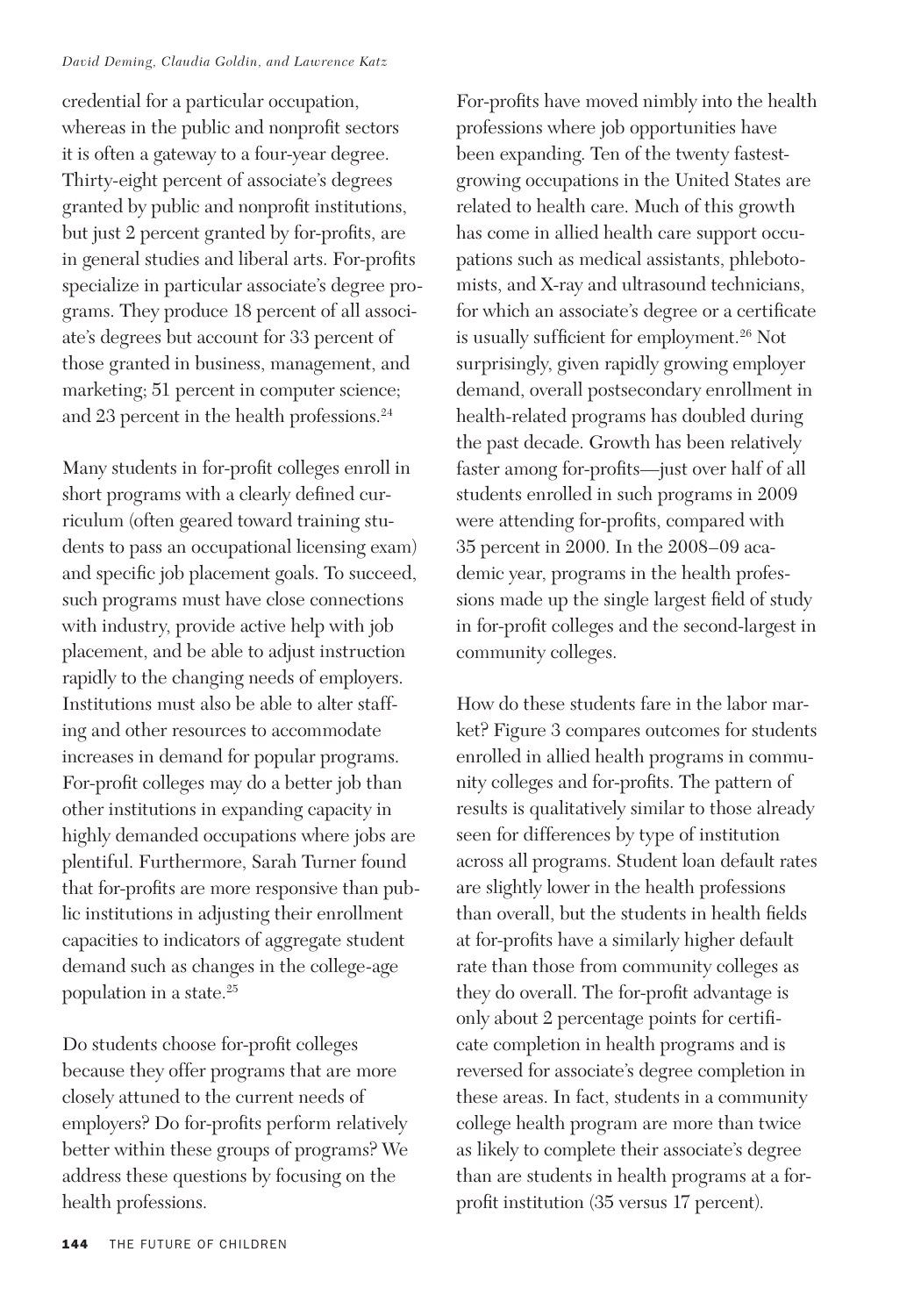

#### Figure 3. Outcomes of Students in Allied Health Programs

Source: U.S. Department of Education, National Center for Education Statistics, Beginning Postsecondary Students (BPS) 04/09 Longitudinal Survey.

Note: Figures are weighted to be nationally representative of first-time, full-year undergraduates in fall 2003. Certificate completion covers only students starting in certificate programs; associate's or more completion covers those starting in associate's programs; and bachelor's covers those starting in bachelor's programs. The unemployed and earnings measures exclude students who report that they are still enrolled in school in Spring 2009. To be able to include all variables on the same chart, earnings are scaled by 100,000; for example, \$20,000 is 0.2. See table 1 for definition of nonselective four-year institutions.

Unemployment rates within each institution type are about 5 percentage points lower for the health professions than for all programs combined (compare figures 2 and 3). Still, students from for-profit health programs are more than twice as likely as students from community college programs to be unemployed (19 versus 9 percent), and those that are employed have about 12 percent lower earnings. Satisfaction rates for health programs are considerably higher than average, but the gap between community colleges and for-profits is still about 14 percentage points. In results not shown, we confirm that statistical adjustment for student characteristics does little to change the magnitude of these differences.

In sum, we find that students enrolled in health-related programs at for-profit colleges have worse outcomes than community college students in similar programs. Based on these results, we conclude that the focus of for-profits on fast-growing occupations is unlikely to fully explain why a student would choose to enroll in a for-profit college if the student also had access to a comparable community college program.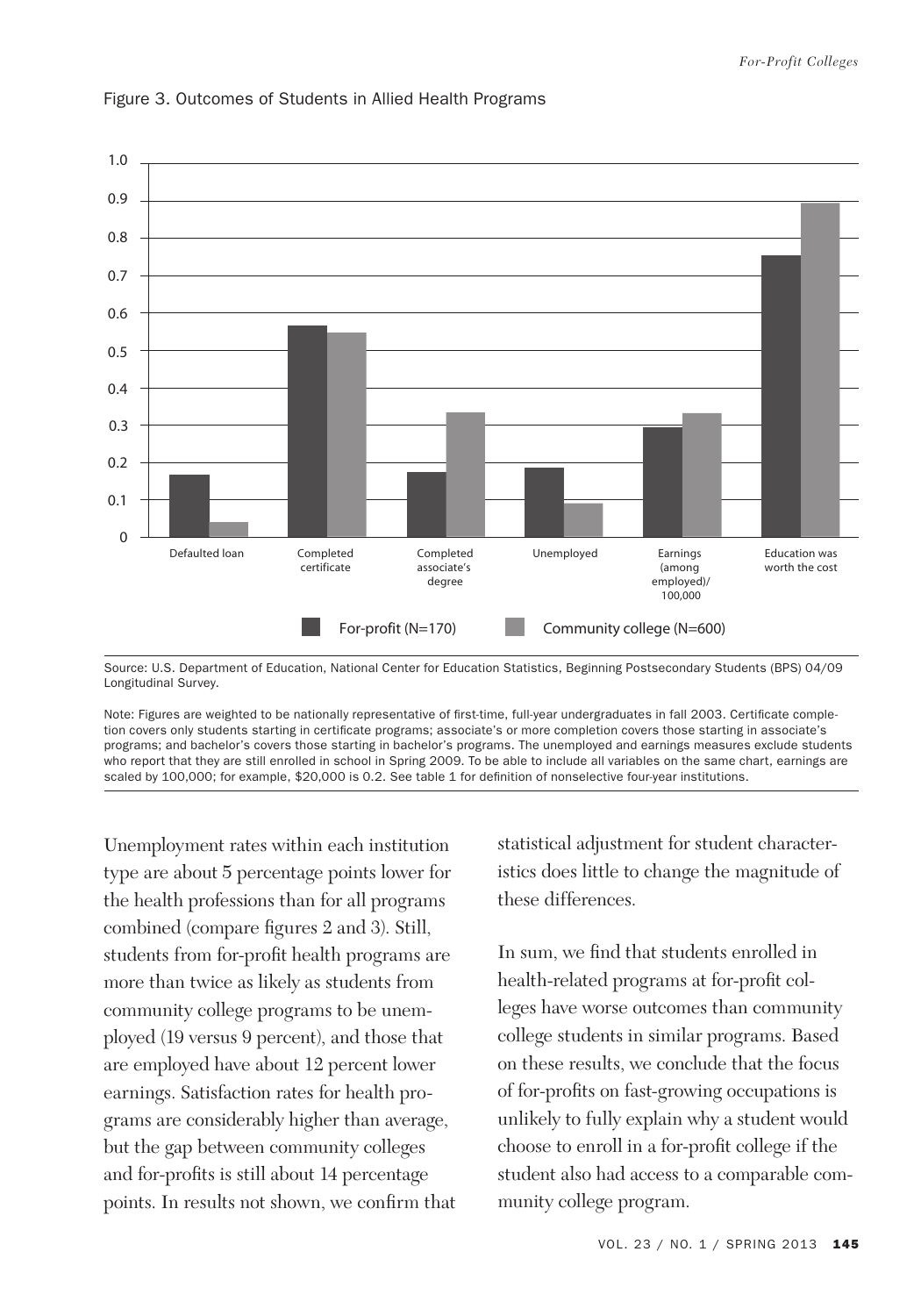*Although much of the growth in for-profit college enrollment has come from online education, community colleges also offer many classes online. In fact, among first-time undergraduates in 2003, more than 13 percent of students at community colleges reported taking at least one class online, compared with only about 6 percent of students at forprofit colleges.*

**Better Guidance and Student Services** Another explanation for the popularity of the for-profits is that even though they offer programs similar to those at community colleges, the for-profits provide a more structured, supervised approach. In a comparative study of colleges in a major city, James Rosenbaum, Regina Deil-Amen and Ann Person found that students at what they call "private occupational colleges" (meaning for-profit, proprietary, or career colleges) had higher completion rates than students at community colleges.27 The researchers demonstrated that, compared with community colleges, private occupational colleges undertook a more active role in guiding students through the process of enrollment and completion and that they more aggressively assisted with job search. But that

conclusion seems at odds with the finding that students at for-profit colleges have worse employment outcomes and are less satisfied with their programs.

One possible explanation, which the researchers themselves advanced explicitly, is that their study of a group of particularly strong private occupational colleges does not generalize to the for-profit sector overall.28 In addition, their study took place between 2000 and 2002 at the beginning of the rapid rise in for-profit college enrollment, and they did not study the chain institutions in which most of the recent enrollment growth has been concentrated. Thus, the lessons they drew from comparing for-profits to community colleges may not hold today or for the for-profit sector as a whole.

A related possibility is that for-profit colleges do a better job of accommodating the busy schedules of older students by offering courses at flexible times such as nights and weekends. However, community colleges also offer courses at all hours. In 2009, the *New York Times* reported that some community colleges were holding classes nearly twenty-four hours a day to respond to enrollment spikes brought about by the economic recession. Bunker Hill Community College in Massachusetts offered classes from midnight to 2:30 a.m., as did Clackamas Community College in Oregon. Many other schools started their classes as early as 6 a.m.29

Although much of the growth in for-profit college enrollment has come from online education, community colleges also offer many classes online. In fact, among firsttime undergraduates in 2003, more than 13 percent of students at community colleges reported taking at least one class online, compared with only about 6 percent of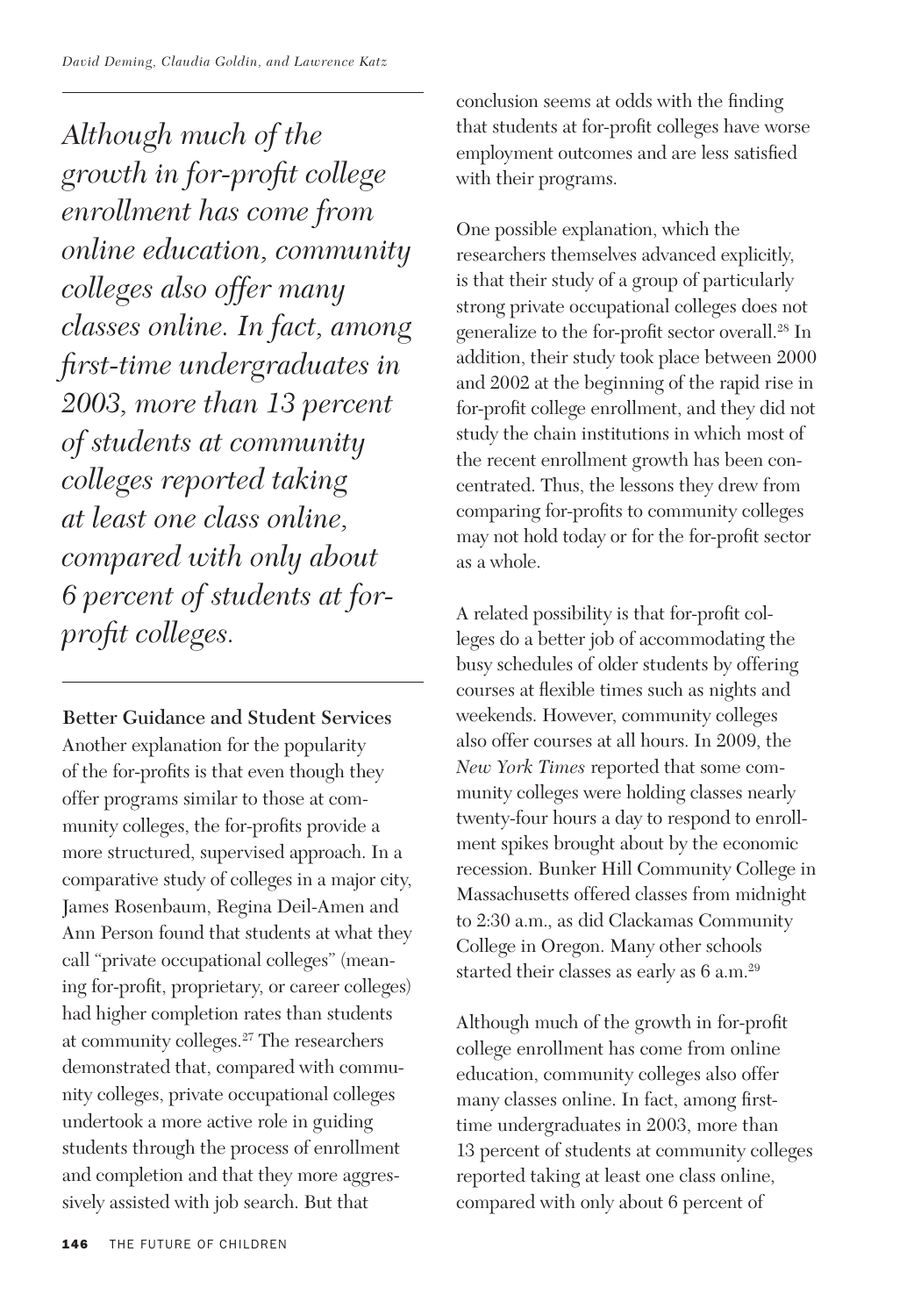students at for-profit colleges. By fall 2011, 46 percent of community college students reported taking at least one class online.30

**Overcrowding at Community Colleges** Students might turn to for-profit colleges because local community colleges are overcrowded or otherwise unable to meet their needs. The past decade has seen stagnant or declining state funding of community colleges coupled with a growing demand for postsecondary education. With their open-access mission, community colleges face enormous pressure to accommodate more students despite having fewer dollars to do so. Not surprisingly, overcrowding of popular courses and programs has resulted. According to a nationally representative survey of U.S. community college students, 37 percent reported that they had been unable to enroll in at least one course during the fall 2011 semester because it was full, and 20 percent reported that they would have trouble enrolling in courses required for their degree or certificate.<sup>31</sup>

Even if students are able to enroll in a community college, they may have to take some remedial courses before they are able to start working toward a degree. Compared with for-profits, community colleges are more likely to require students to take remedial courses, which do not count toward a degree. Less than 8 percent of first-time undergraduates in for-profit colleges enrolled in remedial coursework in 2003–04, compared with nearly 30 percent in community colleges.

Lower rates of remediation at the for-profit institutions could reflect lower academic standards. On the other hand, the system adopted by many community colleges of assigning students to remedial coursework based on performance on a standardized

placement exam might be an inefficient use of resources. Students might turn to for-profit colleges for short programs, seeking to avoid extensive remediation at community colleges that could double the time it takes for them to earn a degree.<sup>32</sup>

Higher education funding in California provides an instructive case study of how for-profit colleges might step into the vacuum created by shrinking public budgets. In response to an anticipated cut of \$825 million in 2009, the community colleges of California capped enrollment growth, cut hundreds of courses, and imposed a hiring freeze on lecturers and support staff.33 In fall 2009, the California Community Colleges Chancellor's Office announced a partnership with Kaplan University, a large and predominately online for-profit university owned by the Washington Post Company, which is publicly traded. The agreement allowed students at certain community colleges to take online courses from Kaplan and receive credit that would transfer back to their institution.

Even though Kaplan gave California students a 42 percent discount, a three-credit course was still about eight times as expensive as one at a California community college (\$645 versus \$78).34 The agreement lasted less than a year, mainly because community colleges were unable to guarantee that public fouryear colleges in California would accept transfer credits from Kaplan. Still, Kaplan made inroads with community college students. Shortly after announcing the agreement, the for-profit created a new scholarship program "designed to help students affected by the fiscal crisis plaguing California's state college system."35

The best evidence on the impact of state budgetary difficulties on students' enrollment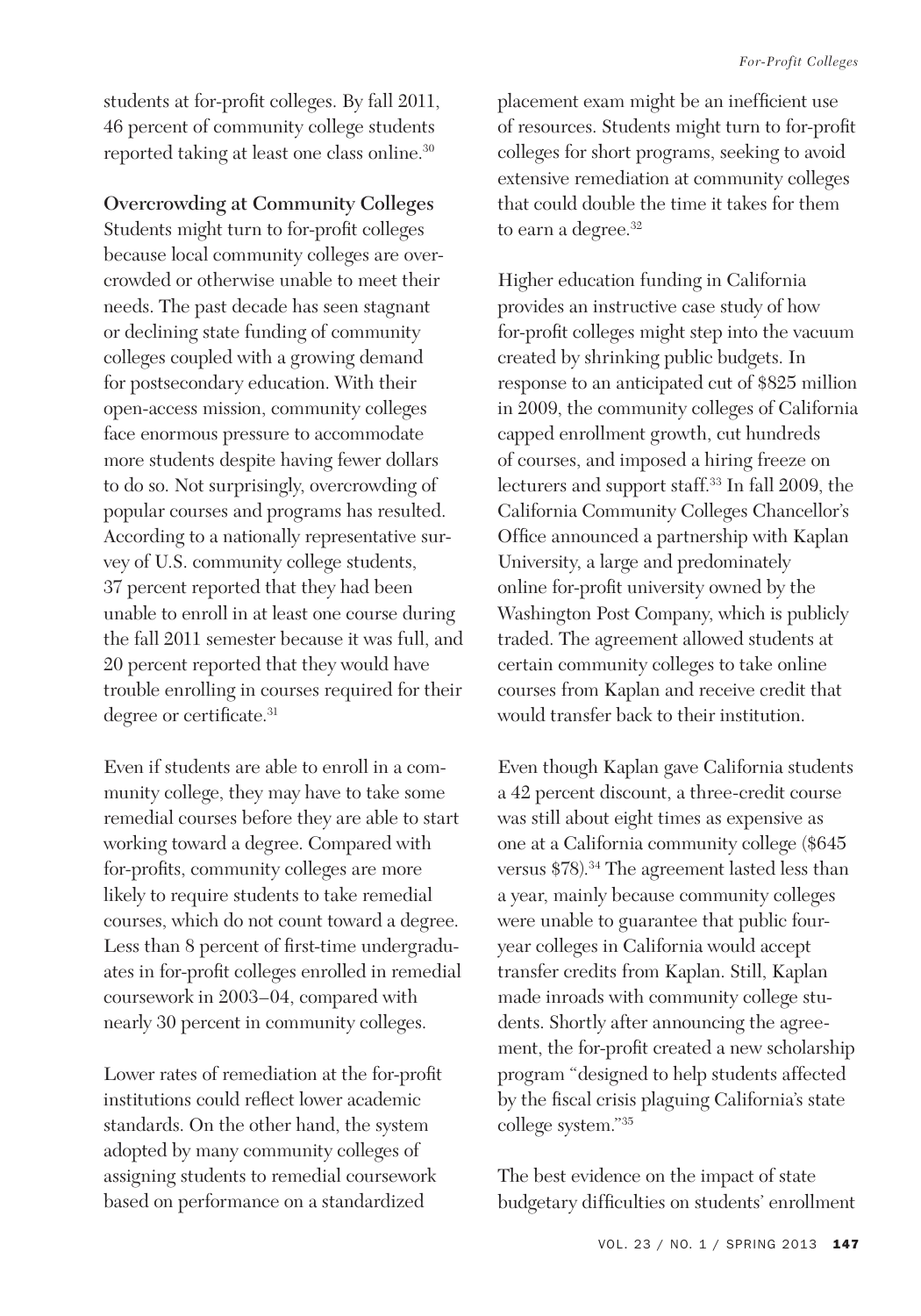#### *David Deming, Claudia Goldin, and Lawrence Katz*

choices comes from Stephanie Cellini, who found that for-profit colleges in California were more likely to enter local markets after community college bond referendums failed to pass.36 With a strong research design based on a comparison of communities where bond initiatives barely failed to those where they barely passed, this study provides strong causal evidence of the connection between constraints on public sector funding and the growth of for-profit institutions.

# **Marketing and Recruitment Activities of For-Profit Colleges**

A further possibility is that, in the face of limited information on the costs and benefits of different programs, student enrollment decisions may be greatly influenced by the advertising and recruiting efforts of forprofit colleges. All postsecondary institutions eligible for federal student grants and loans, including for-profits, are responsible for putting together a student's financial aid package from a mix of federal and state aid, institutional grants, and federal and private loans. Once schools assemble this information, it is presented to the student, who then decides whether to enroll (see the article on financial aid in this issue by Susan Dynarski and Judith Scott-Clayton). Institutional control of the assembly of financial aid packages has advantages given the complexity of the financial aid system. Yet it also creates potential conflicts of interest for the institution and incentives for aggressive and deceptive recruiting practices, especially if employee compensation is based on success in attracting students and getting the federal student aid that comes with them.

As early as 1991, the federal government attempted to regulate the use of incentive compensation for employees of for-profit colleges. The Higher Education Amendments of 1992 banned for-profit colleges from paying

commissions, bonuses, or any other form of compensation that is tied to enrollment or financial aid. Beginning in 2002, the ban on incentive compensation was gradually weakened by the creation of twelve "safe harbor" exceptions to the rule. For-profit colleges were permitted, for example, to adjust the wages of recruiters twice a year, so long as the adjustment was not "based *solely* on the number of students recruited, admitted, enrolled, or awarded financial aid."37

A report issued in 2010 by the Government Accountability Office (GAO) revealed direct evidence of troubling recruiting practices at for-profit colleges.38 The GAO sent investigators posing as prospective students to fifteen proprietary colleges and recorded their encounters with admissions personnel at each college. The colleges were not a random sample of for-profits. Rather, the GAO chose a mix of privately owned and publicly traded schools of various sizes, all of which either received 89 percent or more (the legal limit is 90 percent) of their revenue from Title IV federal aid or were located in a state that was among the top ten recipients of Title IV funding.

According to the GAO investigators, officials at four of the fifteen schools encouraged applicants to engage in outright fraud, such as not reporting savings, in order to qualify for federal financial aid. Personnel at all fifteen colleges made "deceptive or otherwise questionable" statements to undercover applicants. Examples included failing to provide information about the college's costs and past graduation rates (federal regulations require them to report this information) and understating tuition by using the cost for nine months of attendance when the program actually ran for twelve months. Some admissions staff pressured applicants to sign a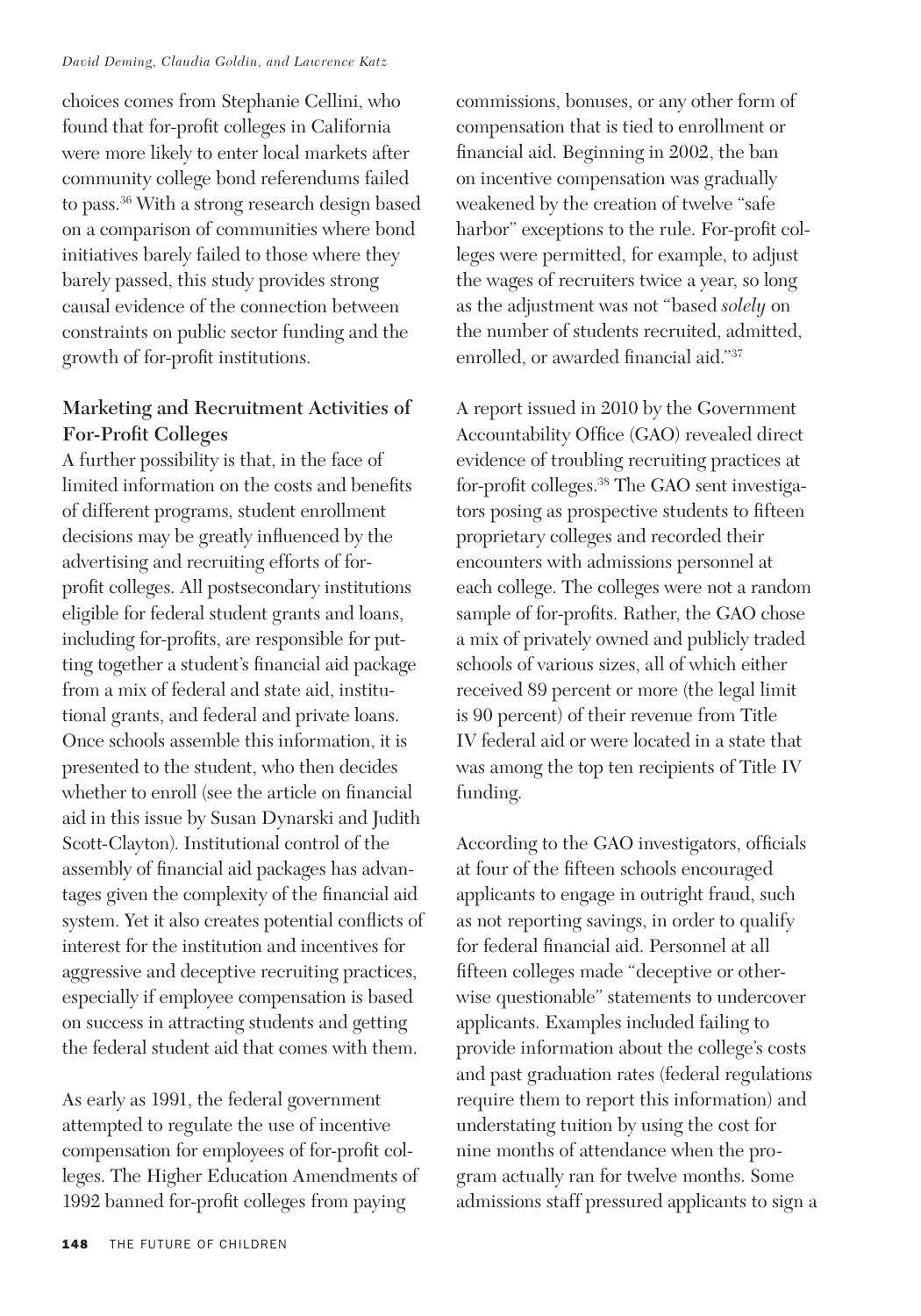contract before allowing them to speak with a financial adviser.

Many for-profit colleges devote considerable resources to advertising, sales, and marketing. GAO investigators posing as prospective students entered their personal information on websites designed to match students to colleges based on their stated interests. These investigators were contacted repeatedly, some within five minutes of signing up. One received more than 180 phone calls in one month from a for-profit recruiter. Advertisements for proprietary institutions can be seen regularly on television, in subway stations and trains, and on interstate highway billboards. According to one study, thirteen large publicly traded for-profit institutions spent around 11 percent of revenue in 2009 on advertising. Altogether, about 24 percent of revenue was spent on sales and marketing (including advertising). The cost to recruit the average new student at a large national chain is around \$4,000, or about 25 percent of average annual tuition.39

The combination of for-profit institutions' reliance on federal financial aid and use of incentive compensation in enrolling students creates incentives for overly aggressive student recruitment. In the 2009–10 fiscal year, 75 percent of revenues at for-profit institutions came from Title IV funding.<sup>40</sup> Federal regulation prevents for-profit colleges from relying on Title IV sources for more than 90 percent of revenue, and many large chains such as University of Phoenix (86 percent) and Kaplan University (87 percent) are very close to the statutory limit. Publicly traded companies that rely heavily on federal financial aid also have a fiduciary duty to maximize value for their shareholders. Expanding enrollment to capture the federal student aid of marginal students unlikely to benefit

economically from a program could prove to be a profitable strategy. When such institutional incentives are combined with outreach to low-income, first-generation college students who may be financially unsophisticated, the worry is that students may have overly optimistic views of the expected benefits and not fully understand the costs (for example, the difference between loans and grants) of the educational decisions they are making.

**Career Orientation of For-Profit Colleges**  The career-oriented approach and wide range of specific occupational training offered by for-profit colleges attract many students. But this focus comes with some costs, especially for first-time postsecondary students. Learning about one's own abilities and preferences to be able to make better-informed decisions about further education and career is a valuable part of initial college experiences. And such opportunities for exploration are more limited at for-profits. Part of the mission of a community college is to provide open access to a general liberal arts curriculum at a low cost so that students can learn whether a four-year degree is right for them. By not saddling students with high debt burdens, community colleges preserve the "option value" of further postsecondary education.<sup>41</sup>

Table 1 presents a transition matrix for students in the 2004–09 BPS categorized by initial program enrollment. Of all certificate seekers, 42 percent of those in community colleges and 53 percent of those in for-profits attained a certificate within six years. In addition, 41 percent of certificate seekers in community colleges, and 41 percent in for-profits, did not attain a certificate and were no longer enrolled at the end of six years. Community college students were more likely either to attain another degree or to still be enrolled (17 percent versus 6 percent).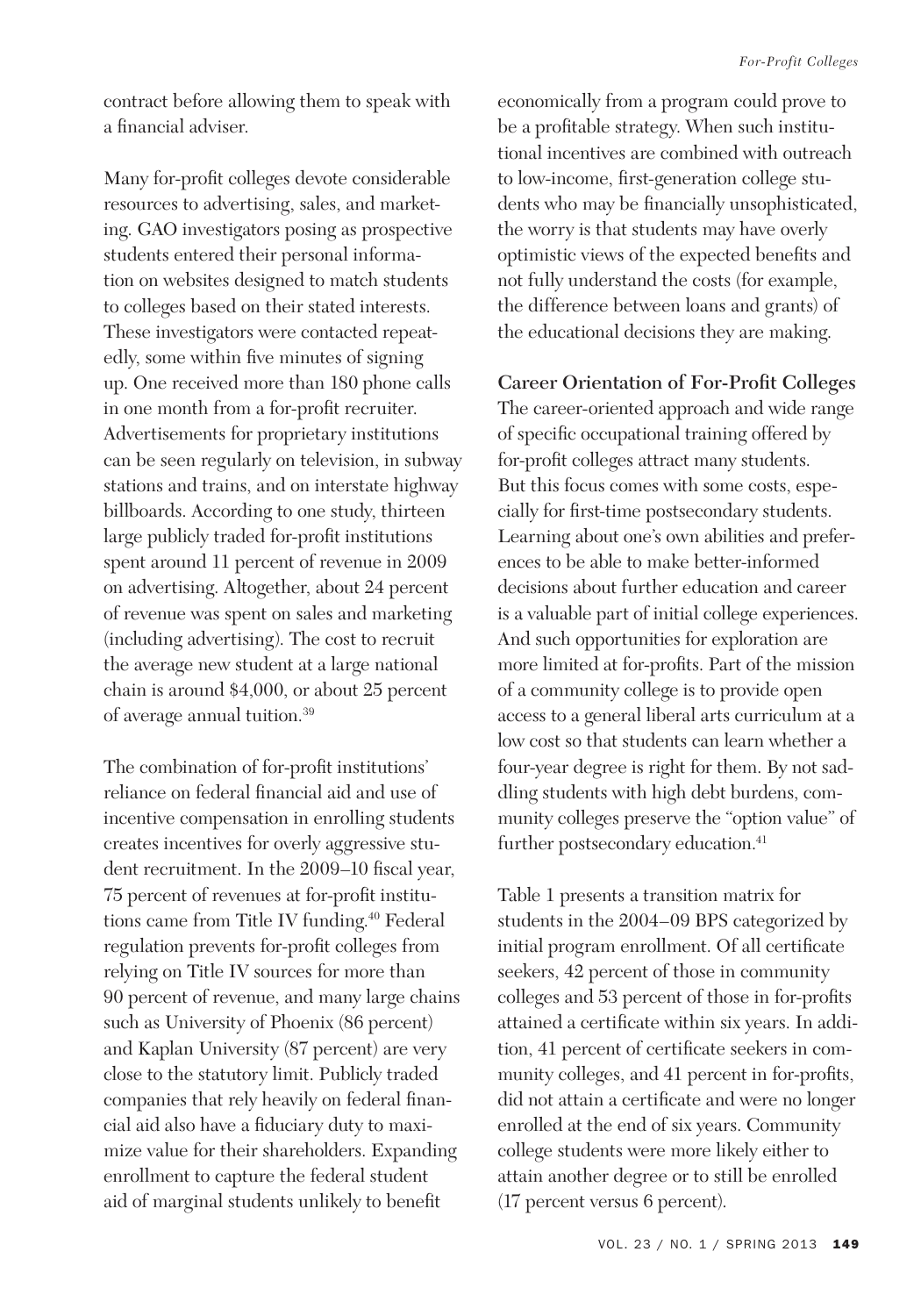Table 1. Transition Matrix of Initial Enrollment to Final Outcome (Percentage of those intially enrolled)

| <b>Outcome in</b><br>Spring 2009 | <b>Initial Program Enrollment In Fall 2003</b> |                   |                             |            |                                                              |            |  |
|----------------------------------|------------------------------------------------|-------------------|-----------------------------|------------|--------------------------------------------------------------|------------|--|
|                                  | Certificate                                    |                   | Associate's degree          |            | Bachelor's degree                                            |            |  |
|                                  | <b>Community</b><br>college                    | <b>For-profit</b> | <b>Community</b><br>college | For-profit | <b>Public or</b><br>nonprofit<br>four-year<br>(nonselective) | For-profit |  |
| Attain certificate               | 41.9                                           | 53.3              | 7.2                         | 7.6        | 2.8                                                          | 1.6        |  |
| Attain associate's degree        | 6.2                                            | 1.6               | 21.2                        | 27.5       | 6.0                                                          | 3.8        |  |
| Attain bachelor's degree         | 1.4                                            | 0.0               | 10.0                        | 3.3        | 39.9                                                         | 26.0       |  |
| Still enrolled, four-year        | 3.4                                            | 1.1               | 5.3                         | 2.0        | 11.5                                                         | 7.5        |  |
| Still enrolled, not four-year    | 6.0                                            | 3.1               | 9.8                         | 6.6        | 3.7                                                          | 5.7        |  |
| No longer enrolled               | 41.2                                           | 41.0              | 46.6                        | 53.0       | 36.1                                                         | 55.5       |  |

Source: U.S. Department of Education, National Center for Education Statistics, Beginning Postsecondary Students (BPS) 04/09 Longitudinal Survey.

Note: Figures are weighted to be nationally representative of first-time, full-year undergraduates in fall 2003. Each column sums to 100 and reports the six-year outcomes for students who begin enrollment in the indicated program and institution type. Rows are a mutually exclusive and collectively exhaustive set of possible outcomes following initial enrollment. The BPS defines nonselective four-year institutions as either having explicitly open admission or being in the bottom 15 percent of median SAT/ACT scores and in the bottom 15 percent of the share of applicants denied admission.

This pattern is even more pronounced among those beginning associate's programs. Students in for-profits were more likely to attain an associate's degree (28 percent versus 21 percent in community colleges), but they were also more likely to have left school without attaining any degree (53 percent versus 47 percent). Despite lower attainment of the initially sought-after degree, community college students who began in associate's programs were much more likely to consider it the first step of a longer educational journey. Fifteen percent of students in community colleges who initially enrolled in an associate's degree program had either attained a bachelor's degree or were enrolled in a four-year college at the end of six years. Lower tuition and the ability to attend school without borrowing large sums of money encourage such exploration.

In summing up the evidence on why students choose to go to for-profit schools, we reach the following conclusions. For-profit colleges offer a wide variety of programs and courses in fields that are in high demand among employers, such as health and information systems. But so do community colleges. Moreover, the two types of colleges do not seem to differ greatly in their ability to accommodate students with hectic schedules involving work and family demands. Both types of institutions offer courses at night, on weekends, and online.

The rise in for-profit enrollment coincided with the tightening of state higher education budgets and declining access to public institutions, especially community colleges. Their open-access mission means that few community colleges deny admission formally. But many students report that they are unable to register for required courses either because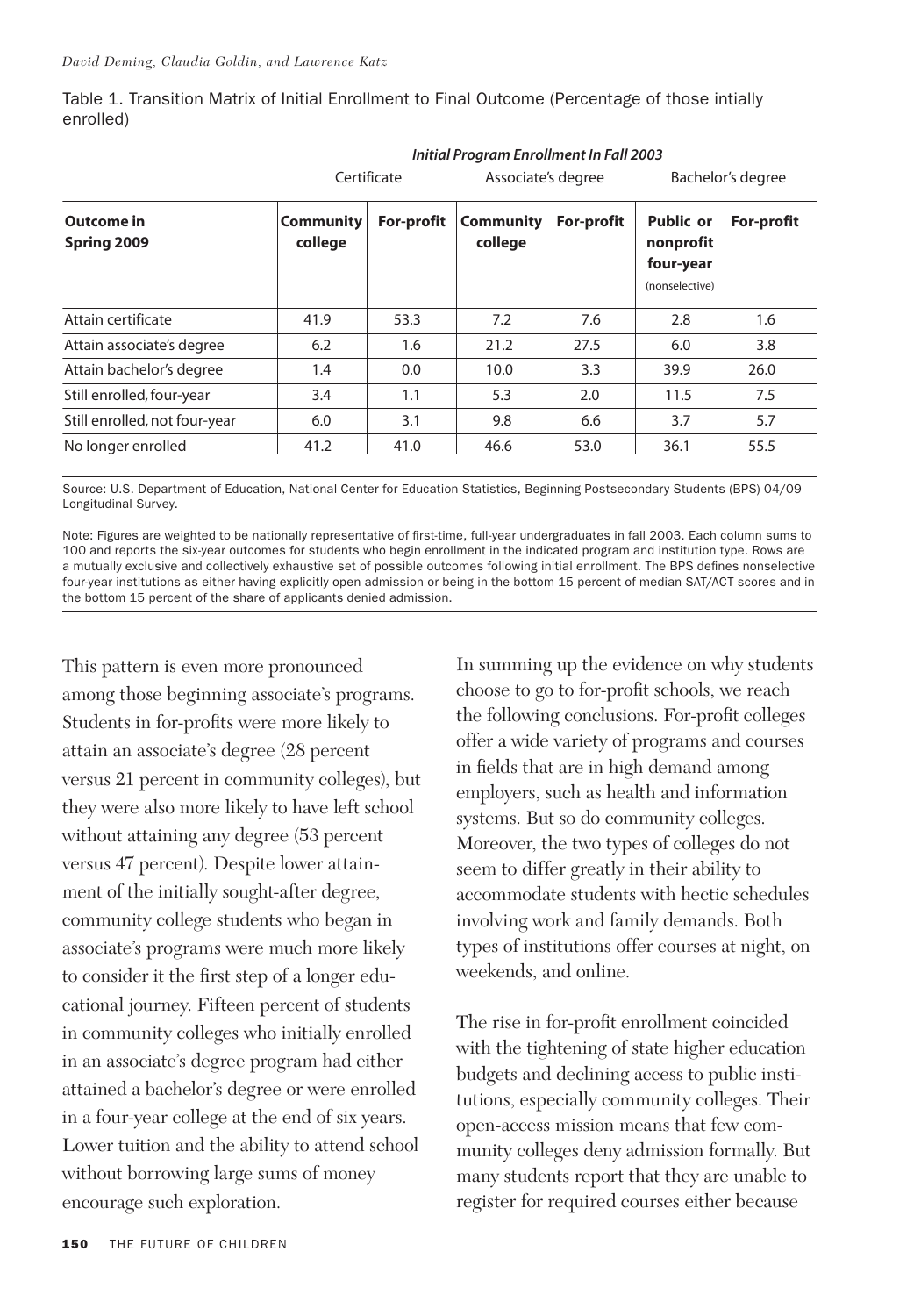the courses are full or because students must first complete (possibly needless) remedial coursework. These students may thus turn to for-profits as an alternative.

Some (perhaps many) students who choose to attend a for-profit institution may not arrive at that decision through a dispassionate and deliberate process of weighing costs and benefits. Even when costs and benefits are presented clearly and simply, education is an uncertain investment. The uncertainty is compounded by the incentives of for-profit colleges to grow student enrollment and capture the associated federal student aid dollars, and by the evidence that proprietary institutions do not always present information on financial aid packages in a neutral manner.

The GAO investigative report on recruiting practices at for-profits raises concerns that fraudulent and deceptive behaviors have been widespread.42 If true, many students who enroll in for-profit institutions may base their enrollment decisions on distorted information concerning the cost and expected benefits (in terms of graduation rates and future employment prospects and earnings) of their education. The GAO's sampling method was in some ways designed to focus on schools with the strongest incentives to apply pressure in recruitment of new students. Yet the fact that official personnel at all fifteen schools made "deceptive or otherwise questionable statements" to applicants suggests that these are unlikely to have been isolated incidents.

The highly focused career- and studentcentered approach of most for-profit colleges provides a possible benefit relative to community colleges. But the lack of flexibility means that for-profit students forgo the option value of further education, and the expense of their programs means that

students may not have the luxury of exploring other educational and training opportunities. The flexibility of community colleges as well as their lower tuition helps to explain why their students are more likely subsequently to enroll in a four-year college and to complete a bachelors' degree.

The failed partnership between California community colleges and Kaplan University illustrates that for-profits and community colleges often compete for the same students. It also shows that part of the enrollment growth at for-profit colleges is a consequence of declining access in the public sector. Students turn to for-profits when community colleges are unable to meet their educational needs.

The question of whether a prospective student has a choice between a for-profit and a public institution affects judgments about the relative costs and benefits of enrollment in for-profit institutions. In our earlier work, we compared outcomes of students among for-profits, community colleges, and fouryear public and nonprofit schools.43 Our finding that students who attended for-profits have more debt and lower employment rates relative to students at the other institutions is not relevant if students lack access to appropriate programs at public colleges. A related point is that for-profit spending on advertising and marketing may well be attracting many students who would otherwise not have attended college at all. When community college is not a viable option, the relevant counterfactual to enrollment at a for-profit institution may be no postsecondary education.

For many people, a for-profit college education endows them with skills that can be put to practice in the labor market immediately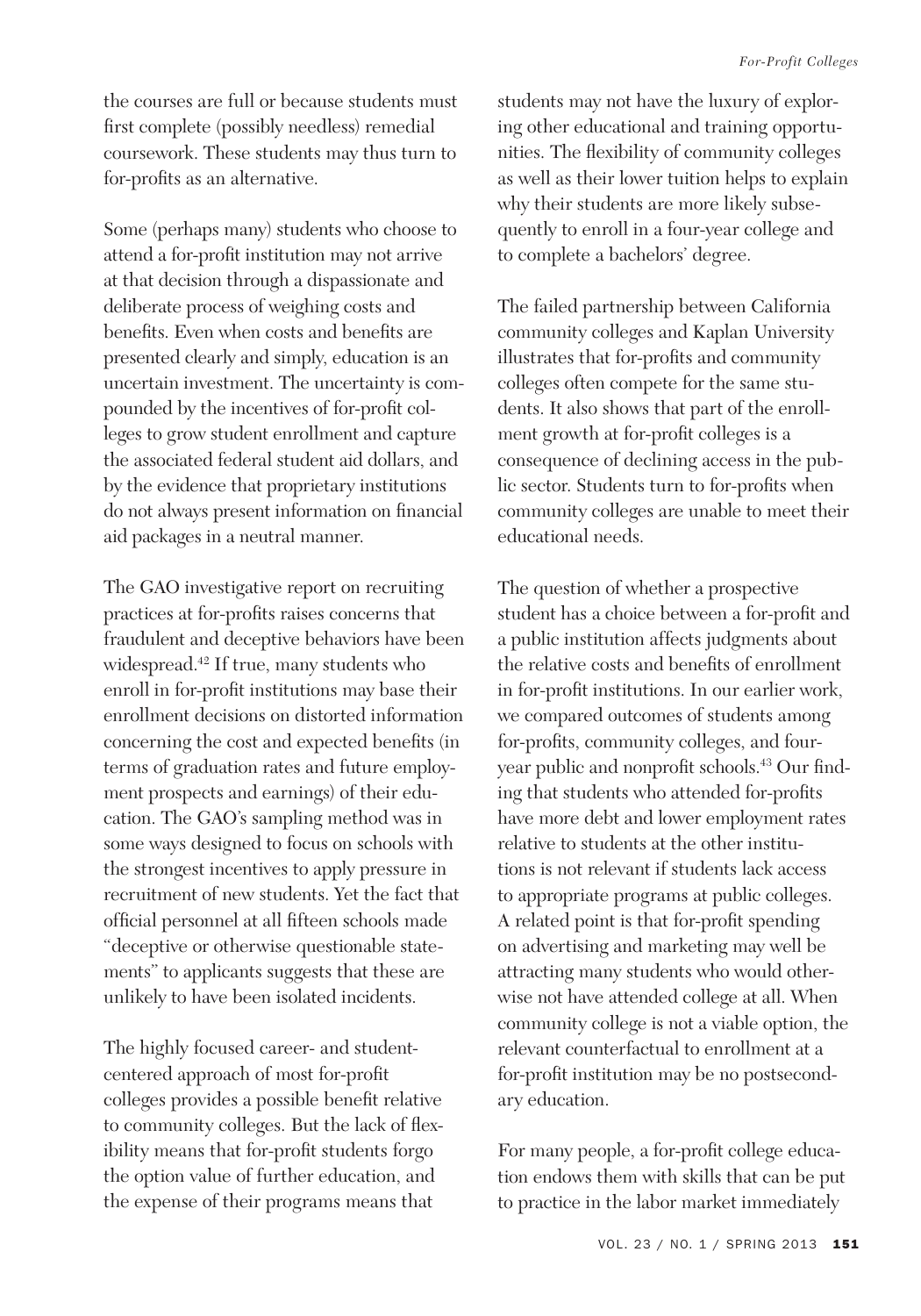upon program completion. But the high cost of the education to the student and the modest earning opportunities offered by many of the jobs for which these schools prepare students mean that caution is advised. Such caution applies to the students themselves, as well as to taxpayers who foot part of the bill through federal student aid and a much larger part when a student ends up not paying back federal student loans.

# **What Is the Social Value of For-Profit Education?**

Postsecondary education is financed by students and taxpayers. At public institutions, the tuition and fees paid by students are often a small fraction of the cost of providing education. State, federal, and (sometimes even) local governments pay most of the balance of the bill, often in complicated ways. Like federal Title IV aid, state appropriations for public institutions are tied to enrollment, albeit less directly.44

These state subsidies help community colleges keep tuition sufficiently low that students have relatively small average federal loan allocations. Average tuition of firsttime undergraduates at community colleges in 2008 was only \$1,153, compared with \$10,168 at for-profit institutions.45 Only about 13 percent of community college students borrowed money to attend school, compared with more than 90 percent of students in for-profits.46 Students at community colleges and some other public institutions rely less on Pell Grants and government loans precisely because the public has already subsidized their schooling.

According to a position paper issued in 2010 by the Apollo Group, the corporation that owns and operates the University of Phoenix, for-profit colleges are a bargain for taxpayers

because they cost the public "significantly less than traditional schools."47 The report calculated the per-student taxpayer cost of a for-profit education as \$4,519, compared with \$11,340 for public two- and four-year institutions. The calculation included federal, state, and local government support, as well as the cost to taxpayers of loan defaults and taxes paid back on corporate profits.48

In a similar vein, Stephanie Cellini compared the costs to taxpayers and students of attending a community college as opposed to a twoyear for-profit institution.49 She estimated an annual per student cost to the taxpayer of \$11,387 at a community college compared with \$7,637 at a for-profit. In both analyses, community colleges were more costly for taxpayers. But tuition and fees at for-profits cost the student, on average, nearly \$20,000 more than they did at community colleges, making the total cost of education about \$15,000 higher at a for-profit institution.

Based on these figures, Cellini estimated the "break even" social and private rates of return on investment to be 9.8 percent and 8.5 percent, respectively, at for-profits, compared with 7.2 percent and 5.3 percent at community colleges. This calculation implies that, relative to community colleges, for-profits need to generate returns that are 36 percent greater for society and 60 percent greater for individuals to be worth the cost. The relatively sparse literature on the subject has found results ranging from no significant difference in returns between the two sectors to lower relative returns among students at for-profits, suggesting that the benefits to society of for-profits do not likely outweigh the costs.<sup>50</sup>

Moreover, these comparisions of social returns do not consider any public goods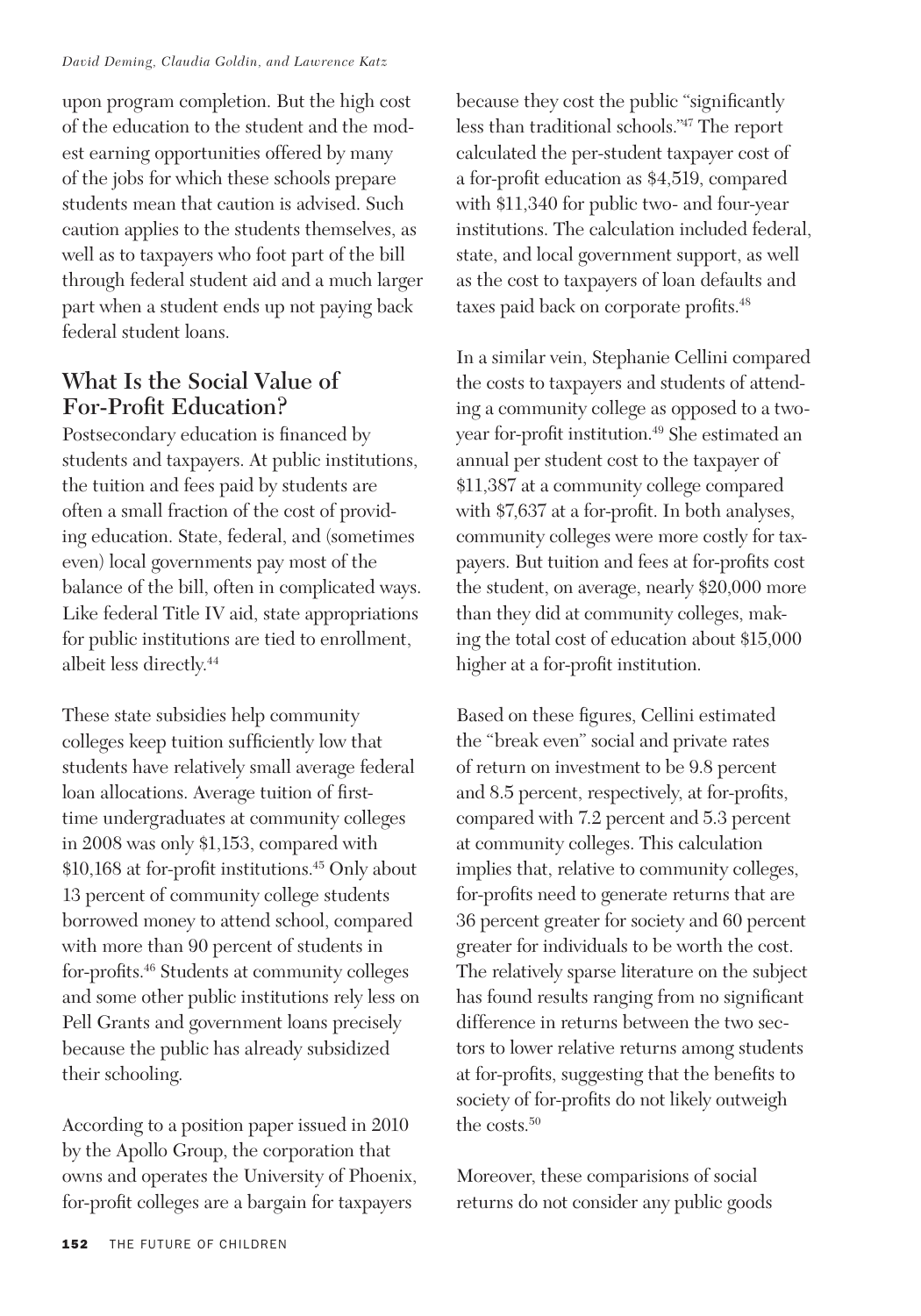benefits of postsecondary institutions, such as research spillovers, the public use of facilities, and the civic benefits of liberal arts education. Studies of economic spillovers find substantial benefits to localities from the presence of flagship public universities and university research more generally.51 The missions of public institutions (in particular, four-year colleges and universities) often explicitly include the provision of public goods and research and extension services for local industries, whereas for-profits (even those offering bachelors' and higher degrees) explicitly tout that their faculty focus is only on teaching.<sup>52</sup>

# **Regulation of the For-Profit Sector**

Federal regulations that govern for-profit colleges are intended to ensure that taxpayer money distributed to them is spent wisely. Thus, regulation should be designed to provide incentives to institutions to maximize the social value of the education they provide.

The federal regulations affecting for-profits concern institutional eligibility for federal (mainly Title IV) student financial aid, student outcomes for Title IV–eligible institutions, and the delivery of federal financial aid to students. The 90/10 rule tries to ensure that for-profit institutions are no more than 90 percent dependent on Title IV federal student aid as a share of their total revenues. Federally monitored student outcomes include default rates on federal student loans and, subject to ongoing judicial scrutiny, a broader range of student economic outcomes embodied in a new "gainful employment" regulation. Federal regulations also try to ensure transparency in the presentation of financial aid packages, limit the use of incentives for employees involved in student recruitment, and improve the availability of information on student graduation rates and economic outcomes.

## **The 90/10 Rule**

Federal student financial aid is the lifeblood of for-profit higher education in the United States. Federal grants and loans accounted for 73.7 percent of the revenues of Title IV– eligible for-profit higher education institutions in 2008–09.53 And these figures understate the importance of federal student aid because they do not include military educational benefits.54 For-profit schools can acquire no more than 90 percent of their revenue from Title IV sources to maintain their eligibility for that aid, and the constraint comes close to binding for many for-profits, especially some of the large chains. The availability of federal student aid may contribute directly to increases in tuition prices, a conjecture known as the "Bennett hypothesis." A recent study by Stephanie Cellini and Claudia Goldin found that tuition for certificate programs in Title IV–eligible for-profits was 75 percent higher than in comparable institutions where students cannot apply for federal financial aid.55 Related work by Cellini found that increases in the generosity of Pell Grants and other forms of student aid led to increased market entry by for-profit institutions.56

## **Cohort default rates**

Federal regulations concerning the eligibility of institutions for Title IV financial aid also try to ensure that postsecondary programs provide marketable skills and do not overburden students with financial debt. To this end, the U.S. Department of Education monitors the default rates of entering cohorts of students by institution. The cohort default rate is defined as the share of borrowers at each school who enter into repayment on federal loans during a twelve-month period and subsequently default in the next two (or three) years. Institutions with a two-year cohort default rate that exceeds 40 percent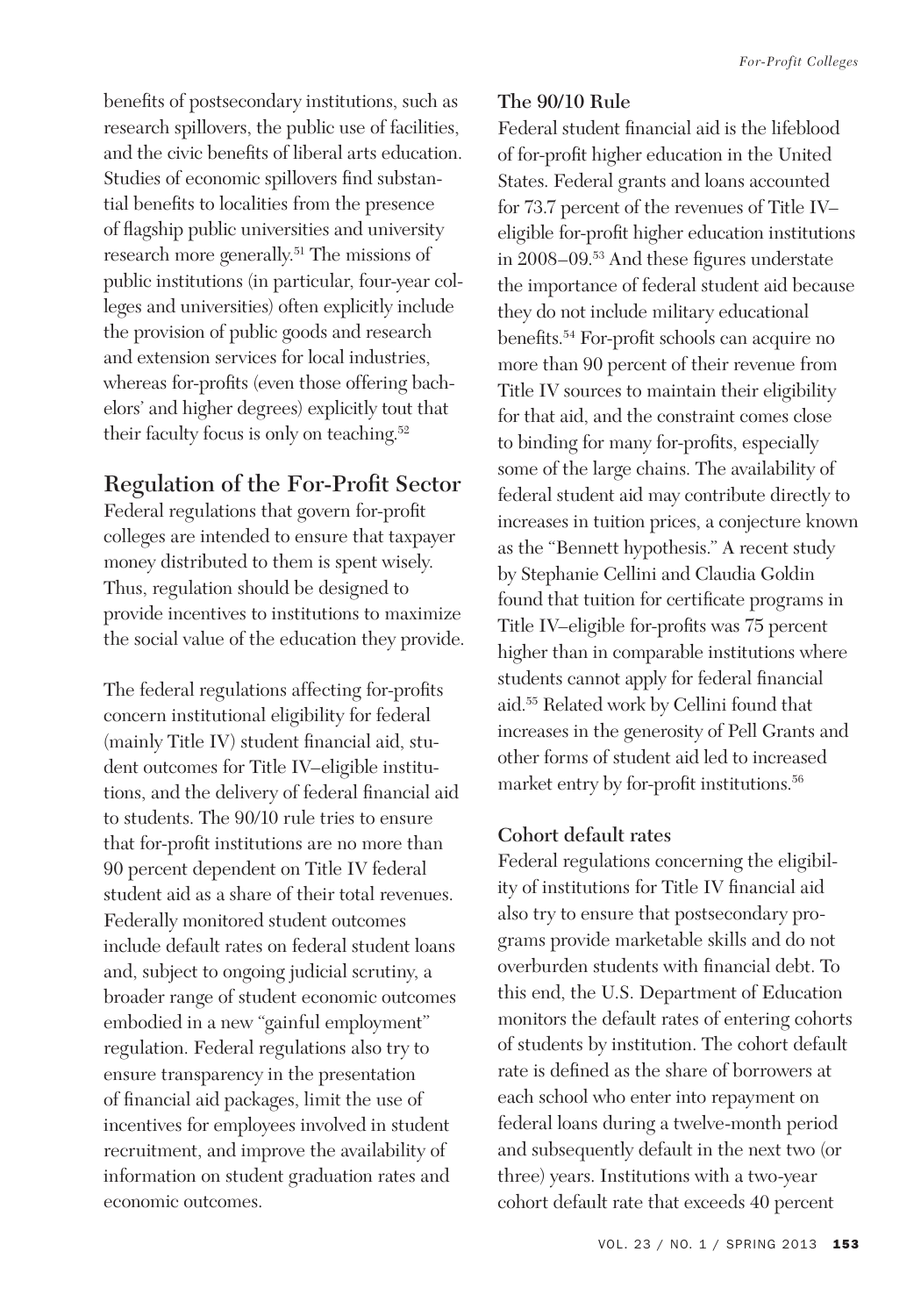#### *David Deming, Claudia Goldin, and Lawrence Katz*

in one year, or 25 percent for three consecutive years, lose their eligibility for Title IV aid for one to three years.57 The sanctioning of schools with high default rates applies to all institutions that accept Title IV money, including for-profits, community colleges, and four-year universities of all types.

Implemented beginning in the late 1980s, cohort default rate regulation led to the closing of many trade schools in the early 1990s when they were unable to retain Title IV eligibility. The official cohort default rate for all types of institutions fell from a high of 22.4 percent in 1990 to 11.6 percent in 1993 and continued downward to a low of 4.5 percent in 2003, with some of the decline probably attributable to a strengthening economy over the same period.<sup>58</sup> There were concerns, however, that the low two-year default rate masked high rates of default in the third and subsequent years, as well as a rapid rise in loan deferments and forbearances.59 To address the perceived inadequacy of the cohort default rate definition, the Higher Education Opportunity Act of 2008 expanded the default rate window to three years starting with the 2012 cohort.<sup>60</sup>

The Department of Education released trial three-year cohort default rates by institution for the years 2005 to 2008 (covering defaults from 2008 to 2011) to estimate the impact of the new regulation. For the 2008 cohort, lengthening the window from two to three years nearly doubled the default rate (from 7.0 to 13.8 percent), and the increase was particularly striking among for-profit colleges (11.6 to 25.0 percent). If the new regulations had been applied to the 2005–08 period, the number of schools facing a loss of Title IV eligibility would have increased more than tenfold (from 23 to 270). Furthermore, the share of sanctioned schools classified as

proprietary institutions would have increased from 48 percent to 80 percent.<sup>61</sup>

The cohort default rate is primarily a measure of the cost of Title IV loans to taxpayers. Cellini estimated that loan defaults accounted for 36 percent of the total cost of for-profit education to taxpayers.62 Loan defaults are also an indirect indicator of student outcomes after graduation. It is difficult to repay a loan when you are unemployed. Still, students could struggle under the weight of loan repayments without ever formally defaulting. More generally, the cohort default rate does not explicitly link the costs of postsecondary enrollment to the benefits. For example, a community college could have low loan default rates because of low tuition but also might place very few students in good jobs. The limitations of the cohort default rate measure as well as the problems in recruitment activities by for-profits documented by GAO helped motivate the more encompassing gainful employment regulations.

### **Gainful Employment**

Unlike the cohort default rate regulation, the gainful employment regulation recently adopted by the U.S. Department of Education (formally known as the Gainful Employment-Debt Measures) is targeted specifically at for-profit postsecondary institutions.63 Under the regulation, a program is considered to lead to gainful employment if at least 35 percent of the students in each cohort are in repayment of their federal loans or if the annual loan payment for a typical student is 12 percent or less of annual earnings or 30 percent or less of discretionary income.64 A program that fails all three measures for three of four fiscal years would lose Title IV eligibility, which means students in the program would no longer be eligible for Pell Grants and federal student loans. The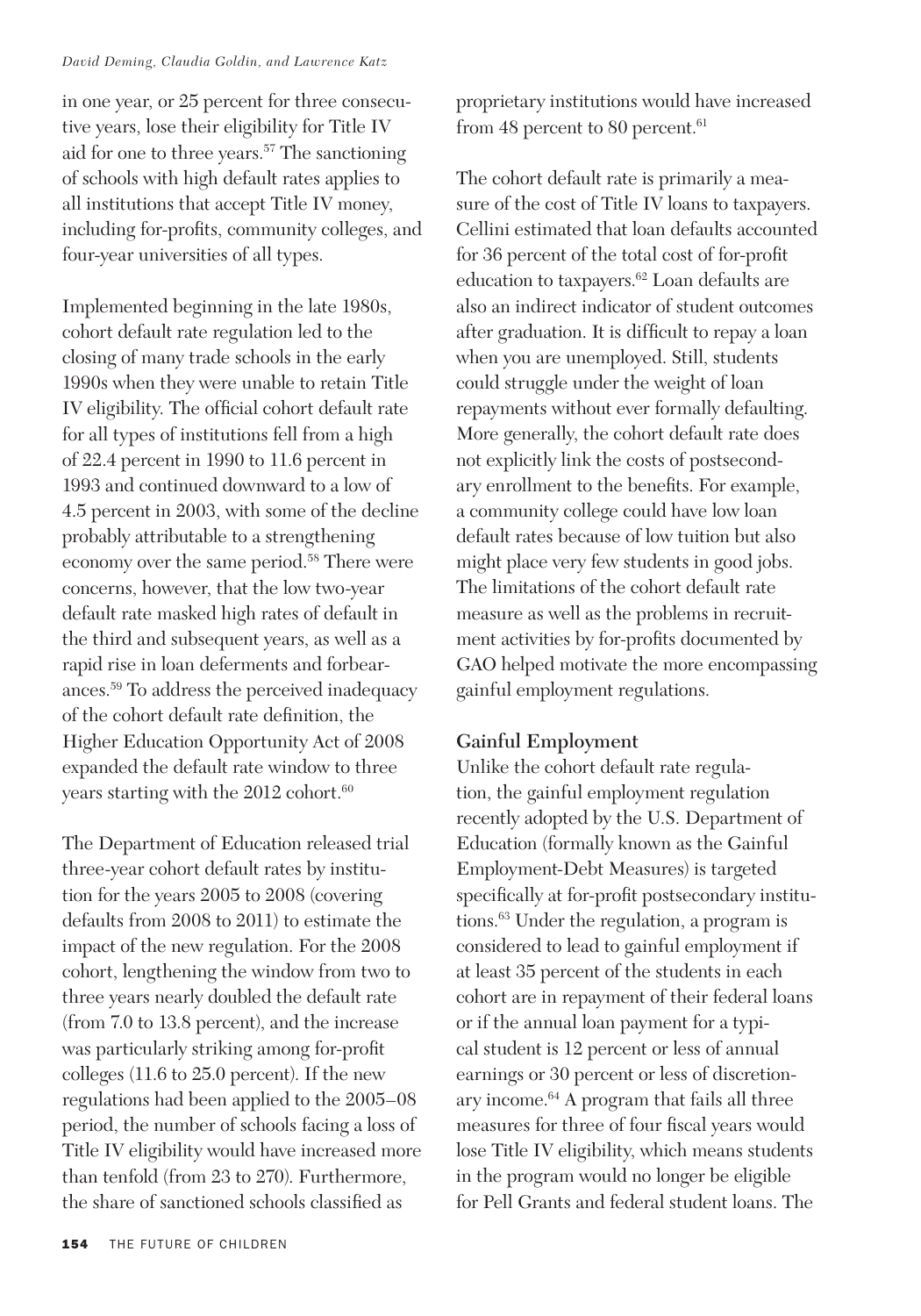regulation applies to all programs at for-profit institutions but only to certificate programs at public and nonprofit institutions.

According to the Higher Education Act of 1965, federal Title IV aid can be used either by students in accredited bachelor's or associates degree programs, or at "any school that provides not less than a 1-year program of training to prepare students for gainful employment in a recognized occupation." This statutory language provides a justification for the department's focus on particular institutions and programs and on outcomebased measures of success in the gainful employment regulation.

The regulation is an important departure from the existing regulatory framework in at least two ways. First, it targets individual programs within institutions. The Education Department's concern with the existing regulatory framework was that the cohort default rate, by averaging across programs within institutions, did not provide students with a good measure of the likely career prospects of individual programs. The second, and more significant, departure is its explicit link between the costs (both to students and taxpayers) and the benefits of higher education, at least as they are reflected in earnings. The regulation also tries to make available more transparent information on student program completion rates and economic outcomes to prospective students.

The future of the gainful employment regulation is uncertain. At the time of this writing, a federal district court hearing a lawsuit by the Association of Private Sector Colleges and Universities had ruled that the Department of Education failed to provide sufficient evidence to justify the loan repayment standard. The judge held that while

the debt-to-income standards were based on objective criteria and research, the justification for a 35 percent repayment rate was based only on the fact that this rate identifies the bottom quarter of schools.<sup>65</sup> Because the debt-to-income and repayment standards are designed to work together, the court decided that they could not be separated and thus vacated the entire ruling. As of mid-July 2012, department officials had released only a brief statement that they were "reviewing our legal and policy options."66

*For the 2008 cohort, lengthening the window from two to three years nearly doubled the default rate (from 7.0 to 13.8 percent), and the increase was particularly striking among for-profit colleges (11.6 to 25.0 percent). If the new regulations had been applied to the 2005–08 period, the number of schools facing a loss of Title IV eligibility would have increased more than tenfold (from 23 to 270).*

The ruling came just a few days after the department released its first round of trial data collection related to the gainful employment regulation. According to data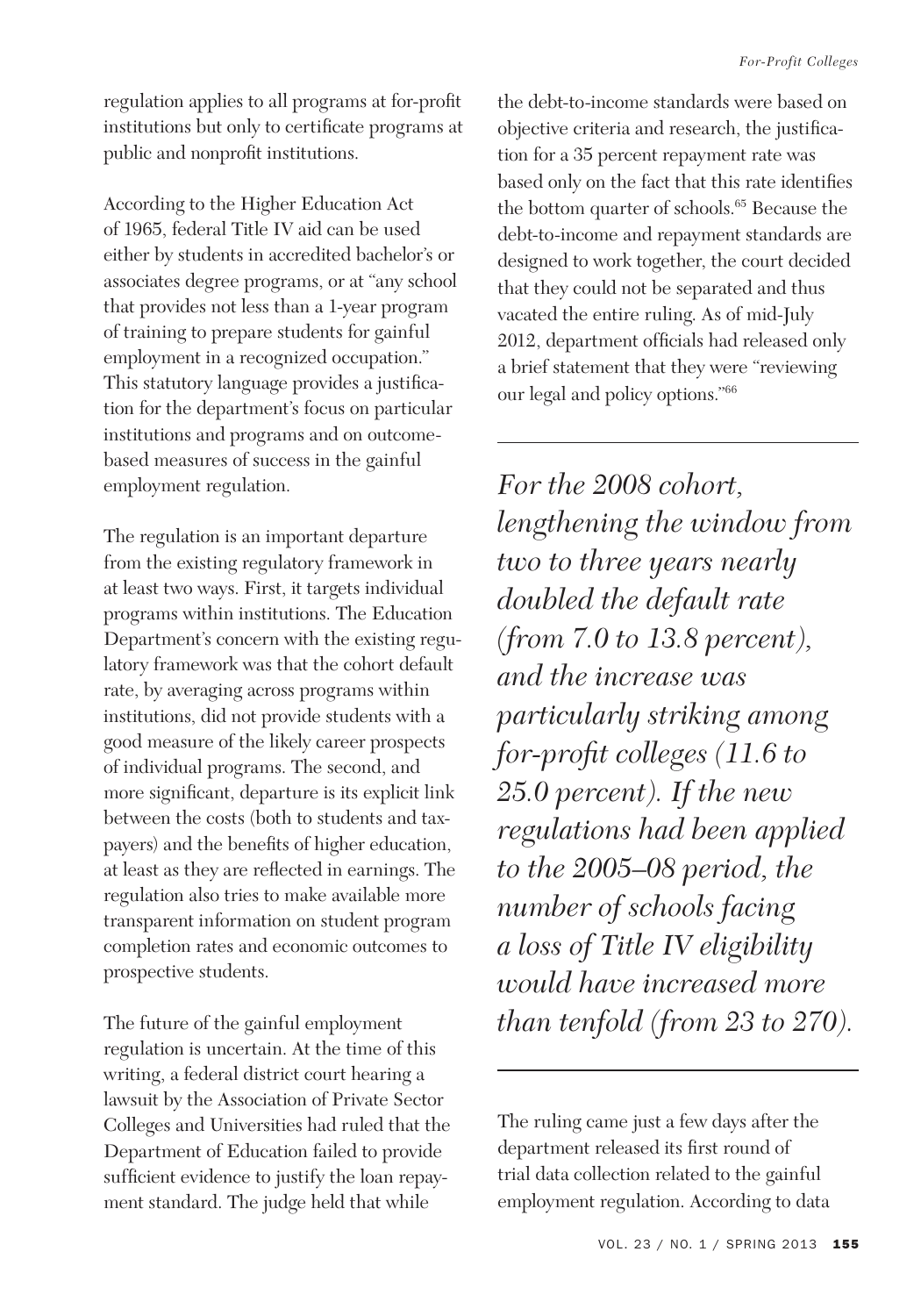Table 2. Share of Programs that Fail Gainful Employment Standards (Percentage except where indicated)

| Category                                 | <b>Overall</b> | <b>Public or</b><br>nonprofit | For-profit,<br>independent | For-profit,<br>chain |  |  |  |  |
|------------------------------------------|----------------|-------------------------------|----------------------------|----------------------|--|--|--|--|
| All programs                             |                |                               |                            |                      |  |  |  |  |
| Failed all three standards               | 1.4            | 0.0                           | 1.0                        | 4.2                  |  |  |  |  |
| Failed annual earnings                   | 2.7            | 0.0                           | 3.2                        | 6.5                  |  |  |  |  |
| Failed discretionary earnings            | 14.4           | 0.7                           | 21.2                       | 29.1                 |  |  |  |  |
| Failed repayment rate                    | 10.9           | 1.0                           | 12.3                       | 25.7                 |  |  |  |  |
| Number of programs                       | 13,772         | 5,893                         | 4,380                      | 3,499                |  |  |  |  |
| Programs with more than thirty graduates |                |                               |                            |                      |  |  |  |  |
| Failed all three standards               | 5.2            | 0.0                           | 3.1                        | 7.9                  |  |  |  |  |
| Failed annual earnings                   | 10.0           | 0.5                           | 9.4                        | 12.4                 |  |  |  |  |
| Failed discretionary earnings            | 53.8           | 11.0                          | 62.1                       | 55.5                 |  |  |  |  |
| Failed repayment rate                    | 40.5           | 15.9                          | 36.2                       | 48.9                 |  |  |  |  |
| Number of programs                       | 3,696          | 364                           | 1,495                      | 1,837                |  |  |  |  |

Source: U.S. Department of Education Federal Student Aid Data Center.

Note: These data report the performance of the institutions' 2011 graduates on the three gainful employment standards and are published for informational purposes only since the regulation does not apply to this cohort of students. The annual earnings standard requires the average annual loan payment for a cohort of students from a program not exceed 12 percent of annual earnings. The discretionary earnings standard analogously requires that the average annual loan payment not exceed 30 percent of discretionary earnings. The repayment rate standard requires that at least 35 percent of students are in repayment of their federal loans. All programs at for-profit institutions, but only certificate programs at public and private nonprofit institutions, are covered by the gainful employment regulation and included in the tabulations. The top panel includes all programs (including those with thirty or fewer students) in the tabulations and shows the share of all eligible programs that would fail each standard under the assumption that no programs with thirty or fewer graduates are counted as failing. The bottom panel shows failure rates only among programs that have more than thirty graduates. The department did not report data on at least one of the three measures for nearly 75 percent of programs because it restricts calculations to programs with more than thirty students in the relevant cohorts. The programs with missing data are small and not representative of the experience of the average student. Because enrollment data was not reported for individual programs, we could not weight the calculations by enrollment.

from students enrolled in 2011, 193 programs at ninety-three different postsecondary institutions—1.4 percent of all programs and 5.2 percent of programs with more than thirty graduates—would have failed to meet all three standards.67 Table 2 shows the share of programs by type of institution that would have failed each gainful employment standard. In accordance with the regulations, all programs at for-profit institutions, but only certificate programs at public and nonprofit institutions, are included in the tabulations in table 2.

Had the court upheld only the two debtto-income standards, the failure rate would rise from 1.4 percent to 2.6 percent overall and from 5.2 percent to 9.6 percent among larger programs. Of the three standards, the annual earnings standard is by far the easiest to meet. Only 2.7 percent of all programs and 10 percent of larger programs have graduates with an average annual loan payment exceeding 12 percent of annual earnings. In contrast, the failure rates for the other two standards are much higher. Among programs with more than thirty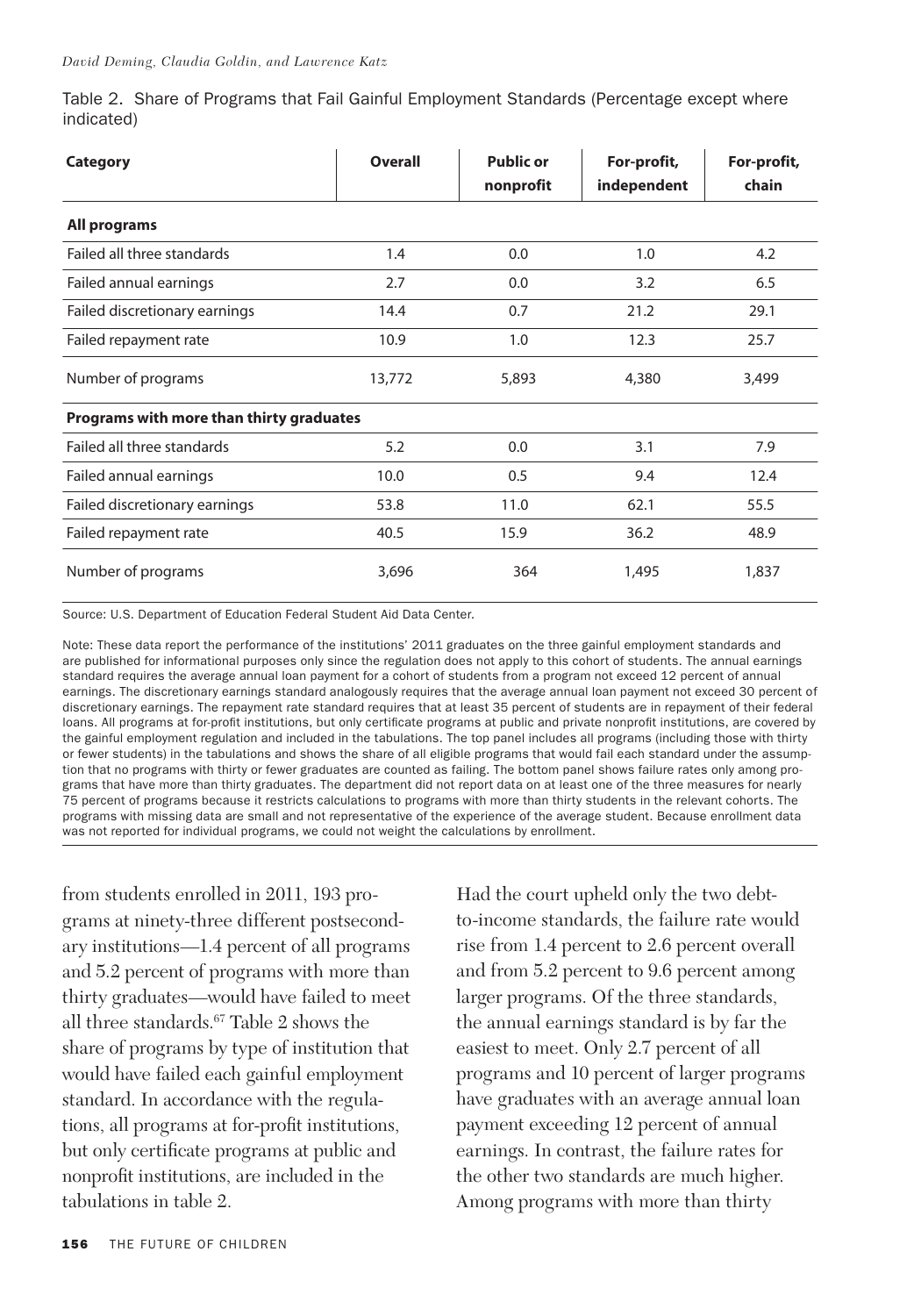graduates, 53.8 percent would fail the discretionary income standard and 40.5 percent would fail the loan repayment standard. Of programs that fail the annual income standard, 95 percent also fail the discretionary earnings standard. Thus a regulation based only on the annual earnings standard would be far simpler to administer but would have an impact similar to the currently contested gainful employment standard.

The for-profit chains have the highest failure rate for the gainful employment trial standards. We define a chain as having campus branches in at least two census divisions or as operating primarily online.68 Nearly 8 percent of programs in chains with thirty or more graduates would have failed to meet the standards, compared with about 3 percent among independent for-profit institutions. The biggest difference comes in the loan repayment rate standard: 49 percent of larger for-profit chains would have failed compared with 36 percent of independents. Higher rates of failure for chain for-profits hold equally within major categories of programs such as health professions, business, and information technology.69 Programs with particularly high rates of failure include graphic design and visual arts and law enforcement and security.

The experience of the new cohort default rate regulation in the early 1990s suggests that, if and when the gainful employment regulations go into effect, they will result in some of the worst offenders being shut down, but the remaining for-profit institutions are likely to adjust quickly to the regulations. Recent evidence from the financial disclosures of publicly traded for-profits suggests that the sector may already have been affected by public scrutiny. After growth of 15 to 25 percent from 2007 to June 2010 (around the time that the GAO report and the gainful employment

proposed rule were released), enrollment in thirteen large for-profits began to shrink in late 2010. By March 2011, new enrollments were down by 18 percent.<sup>70</sup> In its 2011 annual report, the University of Phoenix reported that enrollment among new degree-seekers was down by more than 40 percent.

If it stands, the gainful employment regulation is likely to accelerate the increasing movement of for-profit institutions, particularly large national chains and online institutions, into offering bachelor's and advanced degree programs that cater to students better able to repay federal student loans. Because longer programs entail more Title IV aid, for-profits already had a strong incentive to develop these programs. For-profits have more than quadrupled their share of bachelor's degrees granted, from 1.6 percent in 1999–2000 to 6.7 percent in 2010–11.71 An analysis by J. P. Morgan that considers the impact of the gainful employment regulation on the sector repeatedly mentions "high exposure to bachelor's degrees" as a positive factor for the stock price of publicly traded for-profits.72

# **Looking Ahead**

We draw three main conclusions from our overview of the for-profit sector and its role in educating disadvantaged students. First, although community colleges may provide an equal or better education at lower cost, demand for higher education is likely to outpace state funding in the near term, and many students who attend for-profits are not academically strong enough to attend a selective institution. Thus the relevant comparison of costs and benefits for individuals who attend a for-profit institution will often be no postsecondary credential at all. In this sense the gainful employment regulation, which attempts to estimate whether a program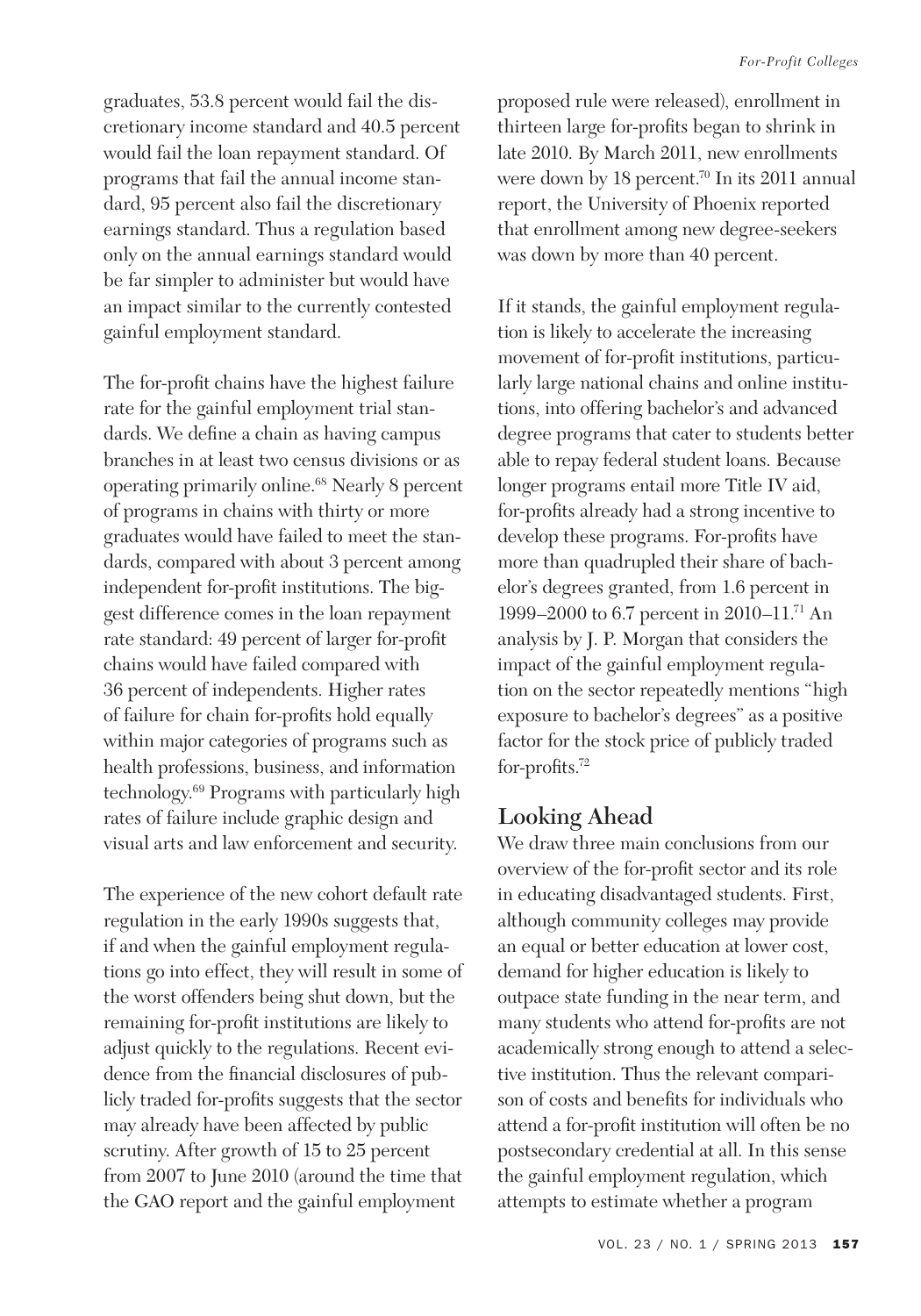provides good value to students who enroll, seems appropriate in principle.

Second, for-profit colleges seem to be at their best with short, well-defined programs that offer a clear path toward a particular occupation. Such programs are also potentially easier to regulate because their objective is clear. Expanding the reach of the gainful employment standard to apply, for example, to recipients of an associate's degree in liberal arts at public community colleges would be more difficult to justify because personal exploration and the option value of future education are essential features of the program. In that case, low costs and low measurable benefits in terms of postgraduate earnings make more sense. In contrast, the student who graduates from a high-tuition for-profit college with substantial debt and who does not find steady employment at a reasonable wage will quickly encounter financial difficulties, and there is less of a case that such an education has the broad social benefits of liberal arts programs.

Finally, the relatively poor performance in terms of completion rates, default rates, and labor market outcomes of those attending for-profits among seekers of bachelor's degrees is troubling because the sector seems to be heading in that direction. Large national chain for-profits have a relatively greater share of their enrollment in bachelor's degree programs than other for-profits, and among all for-profits, the rate of growth in enrollments and degrees awarded in bachelor's and advanced degree programs has been much greater than that for associate's degree and certificate programs. Because tuition in bachelor's degree programs is higher and students enroll for more years, the federal government's per-student commitment of taxpayer money is several times

greater than for a one-year certificate program. In principle, greater taxpayer commitment should be accompanied by increased scrutiny concerning whether students complete the program and make sufficiently high earnings to justify the investment and pay back their student loans. Yet much of the education production process in bachelor's degree programs is a black box, even for (perhaps especially for) more selective fouryear institutions. The set of skills one gains with a bachelor's are varied, as are the set of potential occupations in which one can be employed. The variety of goals and outcomes presents a challenge for regulation.

When students vary greatly in their goals and projected benefits of education, a "one size fits all" regulation for a degree program becomes difficult to manage. One possible solution is to strengthen disclosure requirements.73 If potential students could view costs and expected benefits of a program in a simple and standardized format, they could make better decisions, and the government would not have to impose a uniform standard of value. Even better, requiring counseling by an independent third party to make sure prospective students understand financial aid packages and student loan obligations could mitigate the incentives faced by many recruiters at for-profits.

The for-profit sector plays, and is likely to continue to play, an important role in U.S. higher education in an era of public-sector fiscal constraints. A key challenge in regulating for-profit colleges is to restrain overly aggressive and potentially misleading recruitment practices while not stifling educational innovation and improved postsecondary learning opportunities for disadvantaged students.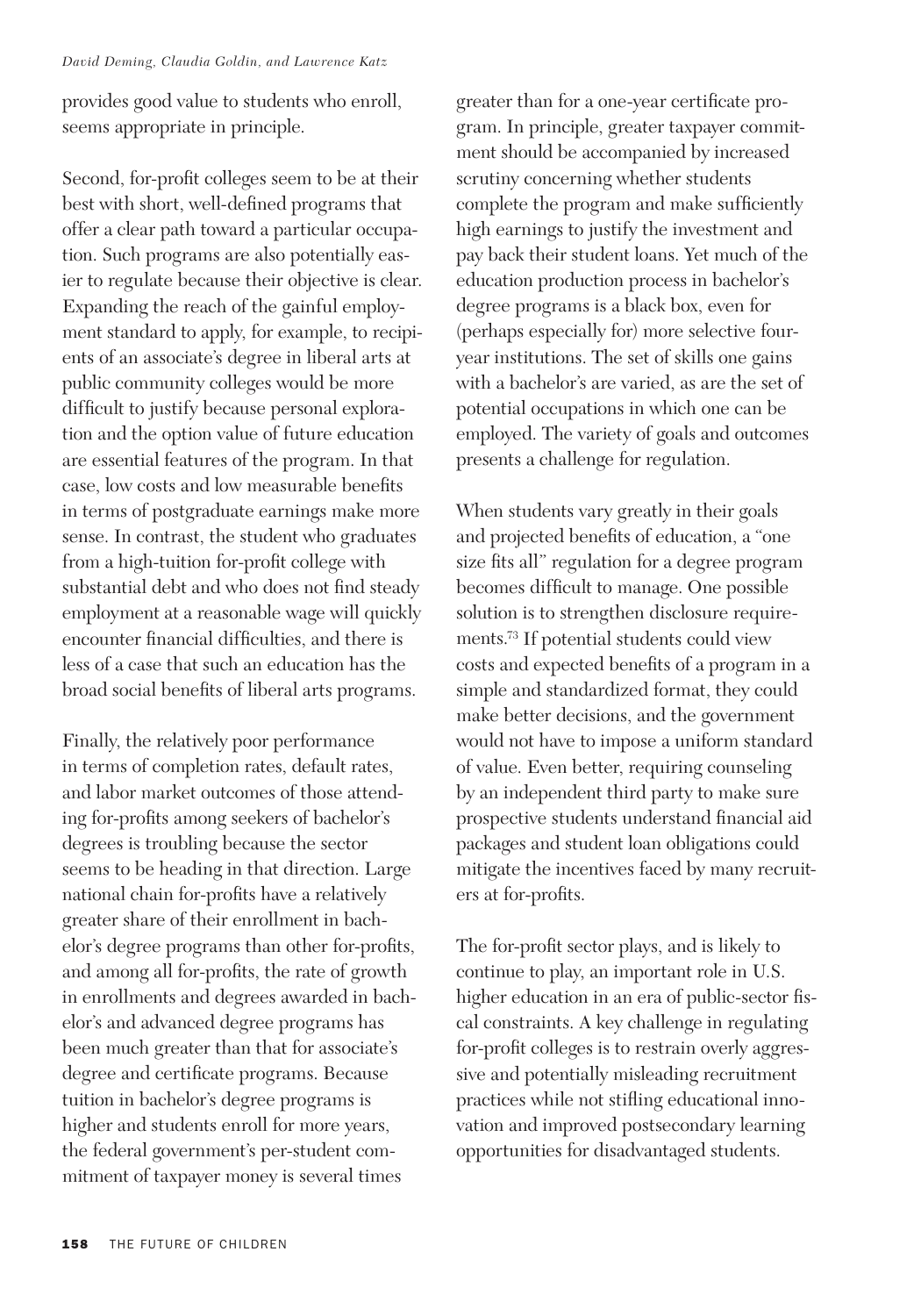# **Endnotes**

- 1. Daniel L. Bennett, Adam R. Lucchesi, and Richard K. Vedder, "For Profit Higher Education: Growth, Innovation, and Regulation," policy paper (Washington: Center for College Affordability and Productivity, 2010).
- 2. Title IV eligibility allows institutions to administer federal student aid, primarily in the form of Pell Grants and Stafford Loans. The discussion and analysis in this paper excludes for-profit schools that are not Title IV eligible; little is known about these schools because the U.S. Department of Education does not track them. Virtually all degrees are granted by Title IV–eligible institutions, but programs that are less than two years in length that grant certificates (also diplomas) often are found at non–Title IV institutions. For an analysis of the importance of the non–Title IV group of for-profit schools using state registration data, see Stephanie R. Cellini and Claudia Goldin, "Does Federal Student Aid Raise Tuition? New Evidence on For-Profit Colleges," Working Paper 17827 (Cambridge, Mass.: National Bureau of Economic Research, February 2012).
- 3. We define a "chain" as having campus branches in at least two census divisions or as being located primarily online. In constructing our definition of a "chain" for-profit, we follow David J. Deming, Claudia Goldin, and Lawrence F. Katz, "The For-Profit Postsecondary School Sector: Nimble Critters or Agile Predators?" *Journal of Economic Perspectives* 26, no. 1 (2012): 139–74, and combine "regional" and "national" chains into a single category. We classify institutions as "online" based on the institution's name and the distribution of students across U.S. states.
- 4. Deming, Goldin, and Katz, "The For-Profit Postsecondary School Sector" (see note 3).
- 5. Bennett, Lucchesi, and Vedder, "For Profit Higher Education" (see note 1).
- 6. Sandy Baum and Kathleen Payea, "Trends in Student Aid 2011" (New York: College Board, 2011). Most of the increase in Pell Grants occurred in 2009 and 2010, with the American Recovery and Reinvestment Act of 2009 increasing annual Pell Grant appropriations by more than \$15 billion in 2009. The increase in Stafford Loan volume since 2000 has been much larger for unsubsidized than for subsidized loans.
- 7. Authors' calculations using the Grapevine survey of state tax support for higher education. Grapevine, *Historical Data,* edited by Jim Palmer (Normal, Ill.: Illinois State University, Center for the Study of Education Policy, years 2000 to 2010) (http://grapevine.illinoisstate.edu/historical/index.htm).
- 8. Deming, Goldin, and Katz, "The For-Profit Postsecondary School Sector" (see note 3).
- 9. Of the 5.265 million increase in fall enrollments in Title IV institutions from 2000 to 2009, for-profits accounted for 1.566 million, or 29.7 percent. Of the 1.318 million increase in degrees and certificates awarded by Title IV institutions from 2000–01 to 2009–10, for-profits accounted for 438,000, or 33.2 percent. See U.S. Department of Education, National Center for Education Statistics, *Digest of Education Statistics, 2002*, table 170; 2011, table 196.
- 10. Guilbert Hentsche, "Innovations in Business Models and Organizational Cultures: The For-Profit Sector," paper presented to the American Enterprise Institute conference "Reinventing the American University: The Promise of Innovation in Higher Education" (Washington: June 3, 2010).
- 11. U.S. Government Accountability Office, "Undercover Testing Finds Colleges Encouraged Fraud and Engaged in Deceptive and Questionable Marketing Practices," testimony before the Committee on Health, Education, Labor, and Pensions, U.S. Senate, Washington, August 4, 2010 (www.gao.gov/new.items/ d10948t.pdf).
- 12. Deming, Goldin, and Katz, "The For-Profit Postsecondary School Sector," table 1 (see note 3)

13. Ibid.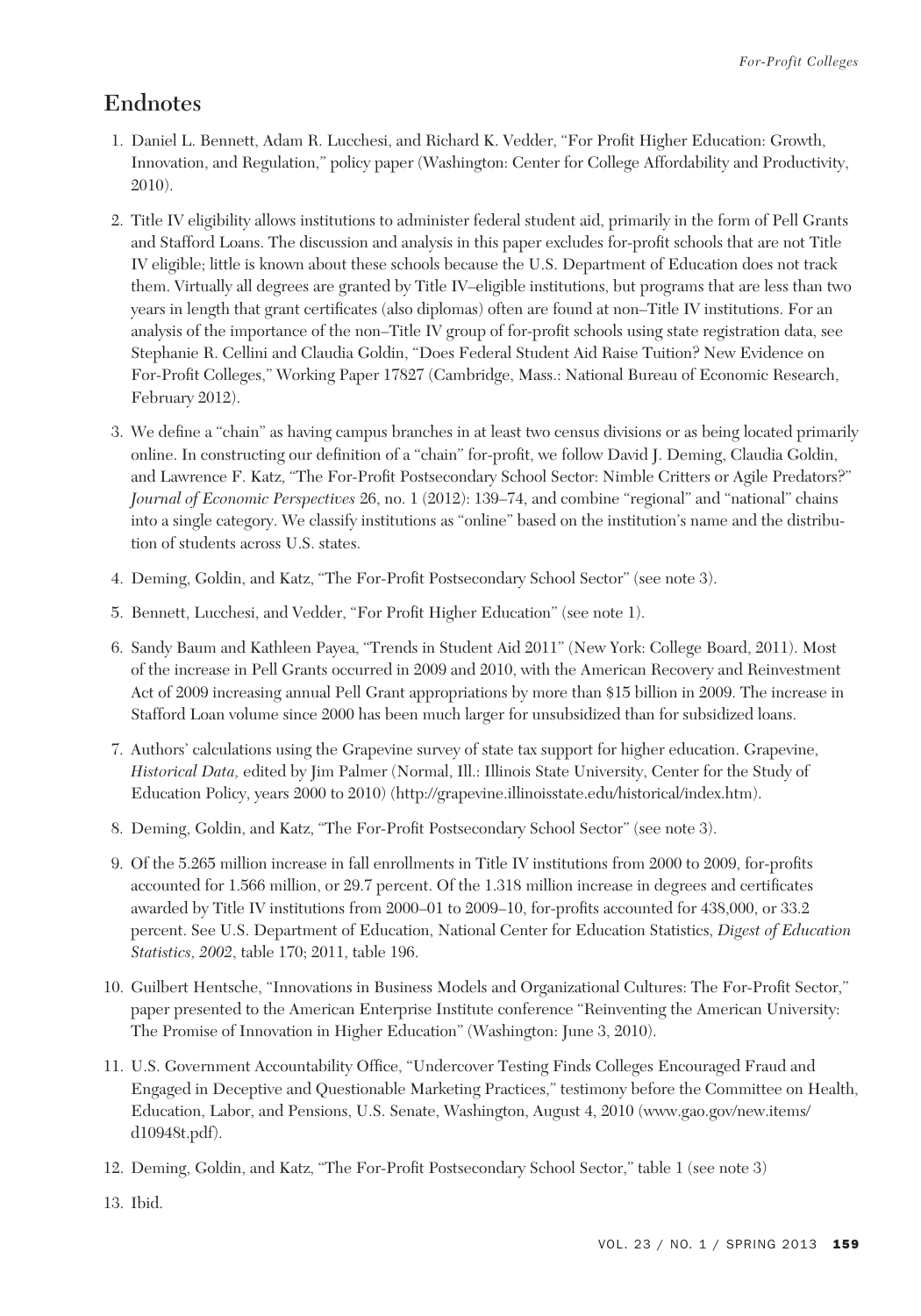- 14. National Center for Education Statistics, "2004/09 Beginning Postsecondary Students Longitudinal Study (BPS: 04/09)," NCES 2012-246 (U.S. Department of Education, 2011). Figures are weighted to be nationally representative of first-time, full-year undergraduates in fall 2003 in for-profits, community colleges, and nonselective four-year public and nonprofit institutions. Nonselective four-year institutions are defined by the BPS as either explicitly open admission or in the bottom 15 percent of median SAT/ ACT scores and in the bottom 15 percent of the share of applicants denied admission.
- 15. For the definition of "selective" and "nonselective," see table 1.
- 16. This definition of loan default in the BPS is different from the regulatory standard established by the U.S. Department of Education, which measures an institution's "three-year cohort default rate" as the share of borrowers at each school who enter into repayment on federal loans during a twelve-month period and subsequently default in the next three years. Because a shorter window leads to lower counts, the official 2009 three-year cohort default rate among proprietary schools of 22.7 percent implies that for-profit students in the BPS data have lower default rates than the 2009 national average. That is likely due to some combination of worsening economic conditions and differences between the BPS sample and the overall population of students at for-profits.
- 17. Some students switch into different types of award programs (moving, say, from a certificate to an associate's program) within the same institution during their first semester. In all of our results, we classify students by their initial self-reported plans to seek each type of award in the fall of 2003, rather than by the program in which they are enrolled at the end of the semester.
- 18. For further information, see tables 2 and 3 and appendix tables 2 through 5 in Deming, Goldin, and Katz, "The For-Profit Postsecondary School Sector?" (see note 3).
- 19. Arthur Keiser, "Private Sector Schools Could Boost Employment," *Daily Caller,* July 20, 2011 (http:// dailycaller.com/2011/07/20/private-sector-schools-could-boost-employment/). Keiser is the chairman of the Association of Private Sector Colleges and Universities.
- 20. Deming, Goldin, and Katz, "The For-Profit Postsecondary School Sector" (see note 3).
- 21. Kevin Lang and Russell Weinstein, "Evaluating Student Outcomes at For-Profit Colleges," Working Paper 18201 (Cambridge, Mass.: National Bureau of Economic Research, June 2012).
- 22. Nicholas Turner, "Do Students Profit from For-Profit Education? Estimating the Returns to Postsecondary Education with Tax Data" (U.S. Department of the Treasury, 2011).
- 23. Stephanie R. Cellini and Latika Chaudhary, "The Labor Market Returns to a Private Two-Year College Education" (George Washington University, 2011).
- 24. Data are from Deming, Goldin, and Katz, "The For-Profit Postsecondary School Sector" (see note 3).
- 25. Sarah E. Turner, "For-Profit Colleges in the Context of the Market for Higher Education," in *Earnings from Learning: The Rise of For-Profit Universities*, edited by David W. Breneman, Brian Pusser, and Sarah E. Turner (State University of New York Press, 2006), pp. 51–70.
- 26. U.S. Department of Labor, Bureau of Labor Statistics, "Occupational Outlook Handbook 2011–2012" (www.bls.gov/ooh/home.htm).
- 27. James E. Rosenbaum, Regina Deil-Amen, and Ann E. Person, *After Admission: From College Access to College Success* (New York: Russell Sage Foundation, 2006).
- 28. Ibid.
- 29. Abby Goodnough, "New Meaning for Night Class at 2-Year Colleges," *New York Times,* October 29, 2009 (www.nytimes.com/2009/10/28/education/28community.html).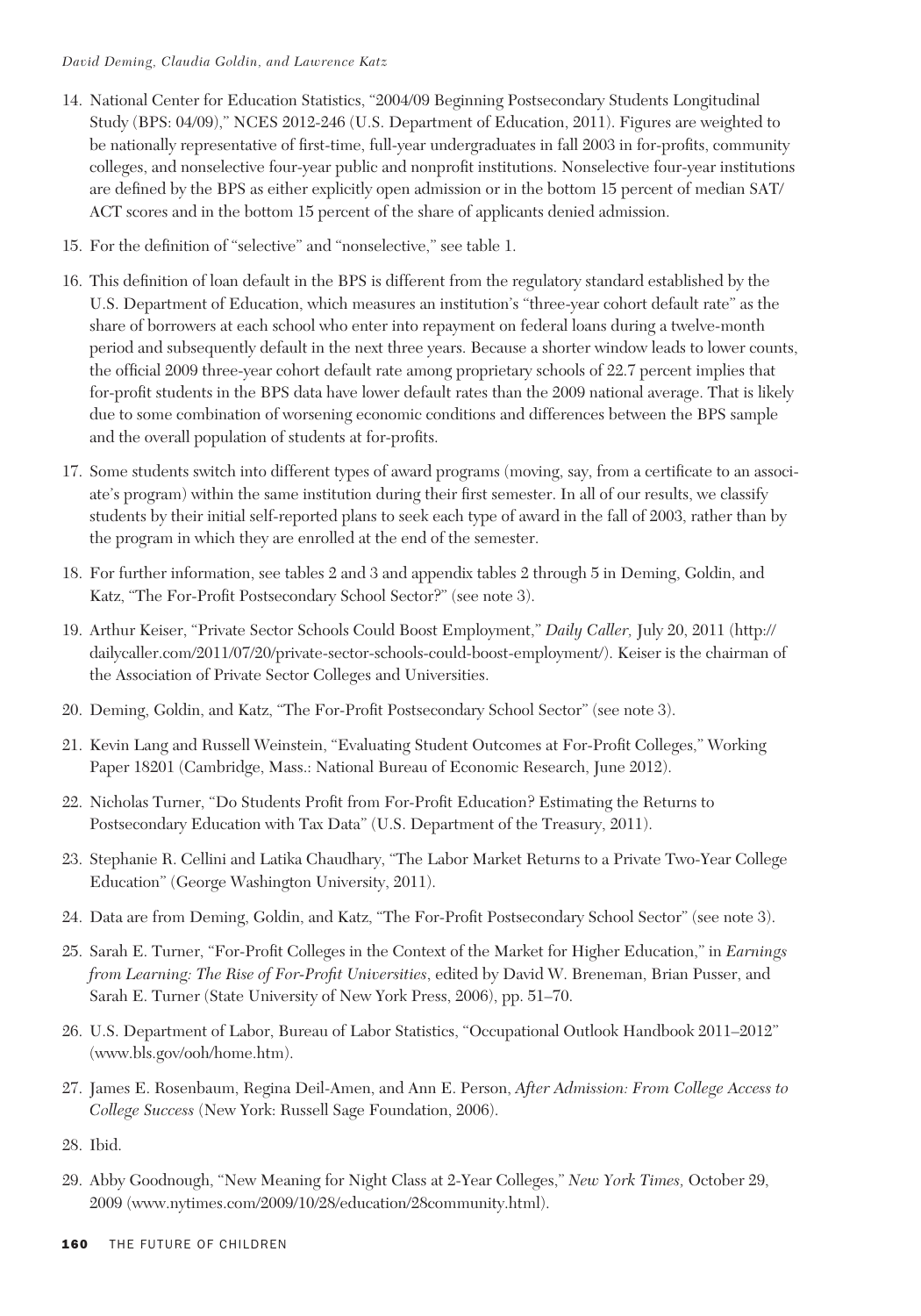- 30. Pearson Foundation, *Second Annual Pearson Foundation Community College Student Survey*  (Washington: 2011).
- 31. Ibid.
- 32. For a more detailed discussion of the research on remediation in higher education, see Eric Bettinger, Angela Boatman, and Bridget Terry Long, "Student Supports: Developmental Education and Other Academic Programs," *Future of Children* 23, no. 1 (2013).
- 33. David Moltz, "California Calamity," *Inside Higher Ed* (www.insidehighered.com/news/2009/05/21/ california).
- 34. David Moltz, "California's Deal with Kaplan," *Inside Higher Ed* (www.insidehighered.com/ news/2010/05/26/kaplan).
- 35. Kaplan University, "Kaplan University Launches Multi-Million Dollar California Commitment and Experiential Learning Scholarships," Press Center (http://portal.kaplan.edu/PageTemplates/ PressRelease\_KHEBrand.aspx?id=13677).
- 36. Stephanie R. Cellini, "Crowded Colleges and College Crowd-Out: The Impact of Public Subsidies on the Two-Year College Market," *American Economic Journal: Economic Policy* 1, no. 2 (August 2009): 1–30.
- 37. Federal Register, "Revision to Section 668.14(b)(22) of the Higher Education Act of 1965" (November 1, 2002), pp. 67072.
- 38. U.S. Government Accountability Office, "Undercover Testing Finds Colleges Encouraged Fraud" (see note 11).
- 39. Andrew Steinerman, Jeffrey Volshteyn, and Molly McGarrett, "Education Services Data Book" (New York: J.P. Morgan North American Equity Research, Business and Education Services, 2011).
- 40. U.S. Department of Education, *Federal Student Aid* (http://federalstudentaid.ed.gov/datacenter/ proprietary.html).
- 41. Kevin M. Stange, "An Empirical Investigation of the Option Value of College Enrollment," *American Economic Journal: Applied Economics* 4, no. 1 (2012): 49–84.
- 42. U.S. Government Accountability Office, "Undercover Testing Finds Colleges Encouraged Fraud" (see note 11).
- 43. Deming, Goldin, and Katz, "The For-Profit Postsecondary School Sector" (see note 3).
- 44. For example, in many states, such as Texas, a sizable share of community college funding also comes from local property tax revenues, either at the county level or through the establishment of community college taxing districts. In Florida, on the other hand, all public funding of community colleges comes from a block grant provided by the state. See Donald C. Hudson, *A Policy Analysis of Community College Funding in Texas,* doctoral dissertation, University of Texas at Austin (2008); and David Moltz, "For Florida Community Colleges, Who Should Pay?" *Inside Higher Ed* (www.insidehighered.com/ news/2008/09/19/florida).
- 45. National Center for Education Statistics, *National Postsecondary Student Aid Study 2008*  (U.S. Department of Education, 2008) (http://nces.ed.gov/datalab/).
- 46. Ibid.
- 47. Apollo Group, Inc, "Higher Education at a Crossroads," position paper (Phoenix: 2010).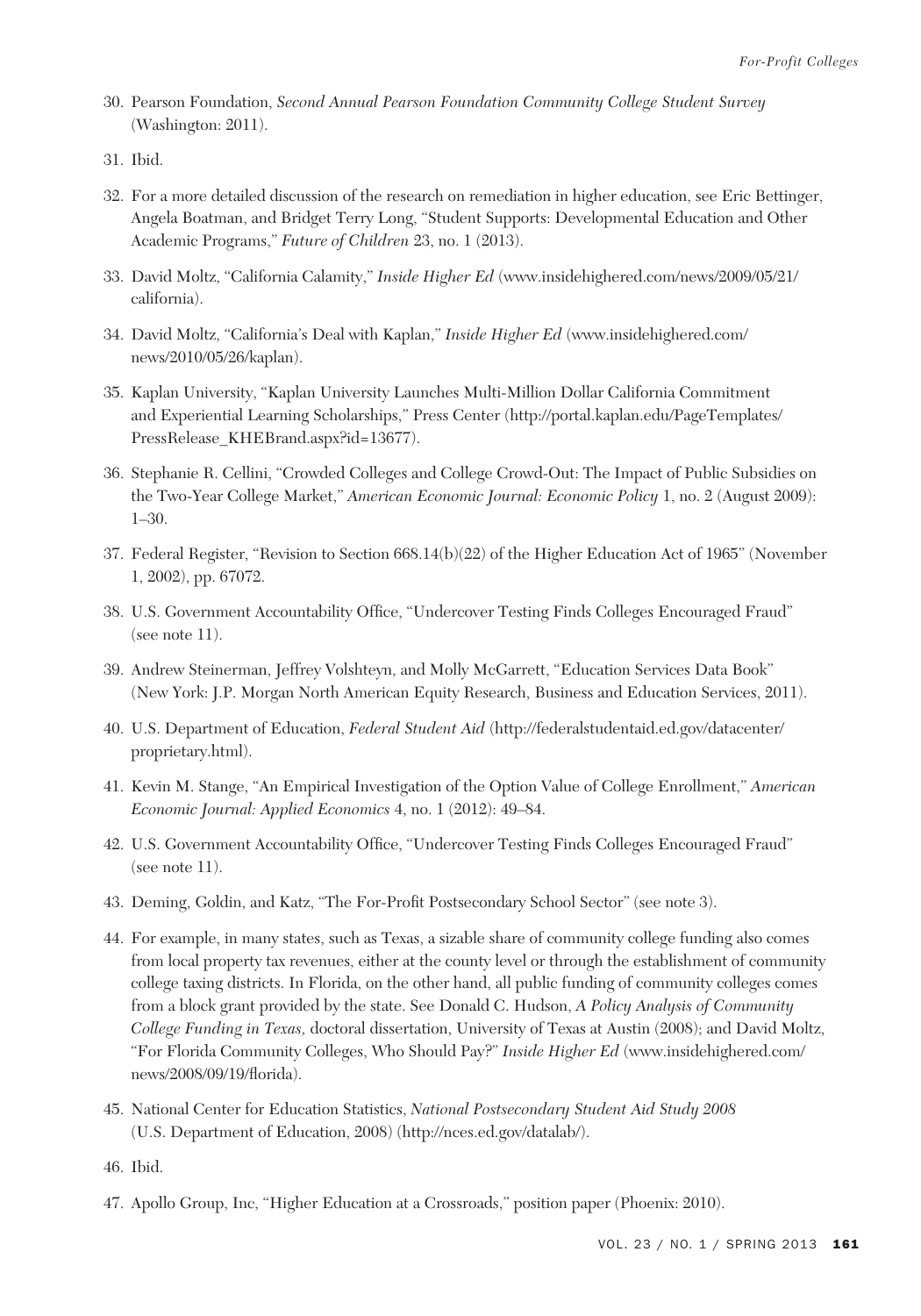#### *David Deming, Claudia Goldin, and Lawrence Katz*

- 48. The estimated costs to taxpayers depend on assumptions about defaults and recovery rates on federal student loans across sectors. The Apollo Group uses a default rate of 39.5 percent for the for-profit sector based on a weighted average of the Department of Education's published lifetime default rates for two- and four-year institutions. They assume a loan recovery rate of 60.6 percent, which effectively reduces the cost of default by 60 percent. However, there is little data available on recovery rates. Cellini, "Crowded Colleges and College Crowd-Out" (see note 36) uses a recovery rate of 10 percent. If this rate were applied to the Apollo Group's calculation, the cost to taxpayers would rise from \$4,519 to \$5,487 for for-profits and from \$11,340 to \$11,596 for public institutions.
- 49. Stephanie R. Cellini, "For-Profit Higher Education: An Assessment of Costs and Benefits," *National Tax Journal* 65, no. 1 (March 2012): 153–80.
- 50. Cellini and Chaudhary, "The Labor Market Returns to a Private Two-Year College Education" (see note 23); Deming, Goldin, and Katz, "The For-Profit Postsecondary School Sector" (see note 3); Lang and Weinstein, "Evaluating Student Outcomes at For-Profit Colleges" (see note 21); Turner, "Do Students Profit from For-Profit Education?" (see note 22).
- 51. Adam Jaffe, "Real Effects of Academic Research," *American Economic Review* 79, no. 5 (December 1989): 957–70; Enrico Moretti, "Estimating the Social Return to Higher Education," *Journal of Econometrics* 121, no. 1–2 (2004): 175–212.
- 52. Claudia Goldin and Lawrence F. Katz, "The Shaping of Higher Education: The Formative Years in the United States, 1890 to 1940," *Journal of Economic Perspectives* 13, no. 1 (Winter 1999): 37–62.
- 53. Authors' calculations based on the data from U.S. Department of Education, Federal Student Aid Data Center (http://federalstudentaid.ed.gov/datacenter/).
- 54. Military educational benefits do not count toward the 90 percent federal Title IV student aid revenues under the 90/10 rule. The for-profits have, in consequence, actively recruited military benefit recipients (veterans, service members, and their family members), especially under the generous Post-9/11 GI Bill enacted in 2008. For-profits accounted for 36.5 percent of the Post-9/11 GI Bill benefits during the first year of the program and 50 percent of the Department of Defense Tuition Assistance benefits in FY 2011. See U.S. Senate Health, Education, Labor and Pensions Committee, "Department of Defense Data Reveals For-Profit Colleges Are Taking in the Bulk of Military Education Benefits," Press Release (2012) (http://www.harkin.senate.gov/documents/pdf/4f468d002ae0a.pdf).
- 55. Cellini and Goldin, "Does Federal Student Aid Raise Tuition?" (see note 2).
- 56. Stephanie R. Cellini, "Financial Aid and For-Profit Colleges: Does Aid Encourage Entry?" *Journal of Policy Analysis and Management* 29, no. 3 (Summer 2010), 526–52.
- 57. National Archives and Records Administration, "Amendments to the Higher Education Act, 34 CFR 668.187(a)," *Electronic Code of Federal* Regulations (http://ecfr.gpoaccess.gov/cgi/t/text/text-idx?c=ecfr& rgn=div5&view=text&node=34:3.1.3.1.34&idno=34).
- 58. In addition, an amendment to the Higher Education Act in 1998 lengthened the period of delinquency required to constitute a "default" from 180 to 270 days. This action lowered the default rate mechanically, although much of the drop in defaults happened in the mid-1990s, before this change.
- 59. U.S. Department of Education, Office of Inspector General, "Audit to Determine if Cohort Default Rates Provide Sufficient Information on Defaults in the Title IV Loan Programs," Final Audit Report (2003). This audit study of cohort default rate methodology found that trends in defaults looked different when a third year was added to the calculation. It also showed that deferments and forbearances rose from 5.2 percent of all borrowers in 1993 to 21.7 percent in 1999. Loans in deferment or forbearance over the life of the cohort default rate window are counted as "nondefaults."